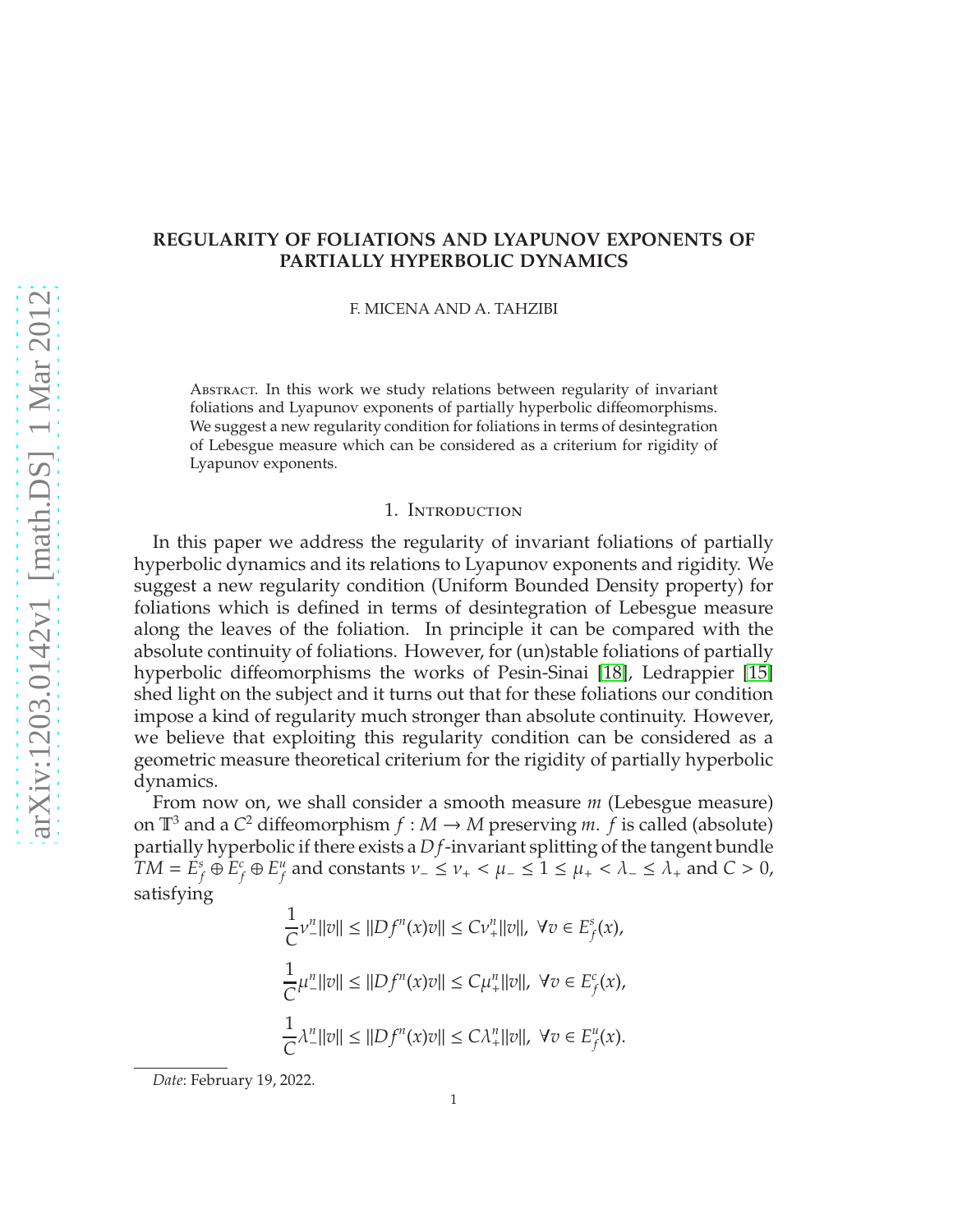It is possible to choose a riemannian metric in *M* that makes  $C = 1$  in the above definition. In this paper all partially hyperbolic diffeomorphisms are defined on  $\mathbb{T}^3$ . For simplicity we denote  $Df(x)|\tilde{E}_f^{\sigma}$  $f_f^{\sigma}(x)$  by  $J^{\sigma}f(x), \sigma \in \{s, c, u\}.$  The distributions *E s*  $\int_f^{\delta}$  and  $E_f^u$ *f* , respectively stable and unstable bundle, are uniquely integrable to foliations  $\mathcal{F}^s$  and  $\mathcal{F}^u$  (See [\[14\]](#page-21-2)). In general case,  $E^c$  is not integrable. However for absolute partially hyperbolic diffeomorphisms on  $\mathbb{T}^3$  the center bundle is integrable [\[5\]](#page-20-0).

1.1. **Regularity of foliations.** Roughly speaking, a foliation is an equivalence relation on a manifold such that the equivalence classes (the leaves) are connected immersed sub manifolds. For dynamical invariant foliations, although typically the leaves enjoy a high degree of regularity they are not stacked up in a smooth fashion. To define the different regularity conditions we need foliated charts. For instance a codimension−*m* foliation is *C r* if there exist a covering of the manifold by  $C^r$  charts  $\phi: U \to \mathbb{R}^n \times \mathbb{R}^m$  such that each plaque is sent into the hyperplane  $\mathbb{R}^n \times {\phi(p)}$ .

For a *C <sup>r</sup>*−partially hyperbolic diffeomorphism the invariant foliations F *s* and  $\mathcal{F}^u$  typically are at most Hölder continuous with  $C^r$  leaves. An important feature of stable and unstable foliations of partially hyperbolic diffeomorphism is their "absolute continuity" property. In smooth ergodic theory, absolute continuity of foliations has been used by Anosov to prove the ergodicity of Anosov diffeomorphisms. One of the weakest definitions (leafwise absolute continuity) is sufficient to prove the ergodicity of Anosov diffeomorphisms. See [\[20\]](#page-21-3) for other definitions and state of art of absolute continuity of foliations.

Consider  $\mathcal F$  a foliation over *M*. Denote by *m* the riemannian measure over *M*; and  $\lambda_{\mathcal{F}_x}$ ; the riemannian measure over  $\mathcal{F}_x$ ; the leaf through  $x \in M$ . There is a unique desintegration  $[\{m_{\mathcal{F}_x}\}]$  of *m* along the leaves of the foliation.  $[\{m_{\mathcal{F}_x}\}]$  are equivalent class of measures up to scaling. In a foliation chart  $U \subset M$ ; denote  $m_{\mathcal{F}_x}$ ; the probability measure which comes from the Rokhlin desintegration of *m* restricted to *U*. In what follows we use the unique notation  $m_{\mathcal{F}_x(B)}$  to denote the desintegration of the plaque inside foliated box *B*, which is a probability measure. A

**Definition 1.1** (leafwise Absolute Continuity). Let  $\mathcal F$  be a foliation on M. We say *that* F *leafwise absolutely continuous, if it satisfies the following: A measurable set Z has zero Lebesgue measure if and only if for almost every p* ∈ *M*, *the leaf* F*<sup>p</sup> meets Z in a*  $\lambda_{{\mathcal F}_p}$  zero measure set, that is,  $\lambda_{{\mathcal F}_p}(\vec{Z}) = 0$ , for almost everywhere  $p \in M$ .

*Locally, it is equivalent to*

 $\lambda_{\mathcal{F}_p}$  ∼  $m_{\mathcal{F}_p}$ ,  $m$  − almost everywhere  $p \in U$ .

In general setting it is not easy to understand the desintegration  $[\{m_{\mathcal{F}_x}\}]$  of *m*. In the case of leafwise absolutely continuous foliations the Radon-Nikodym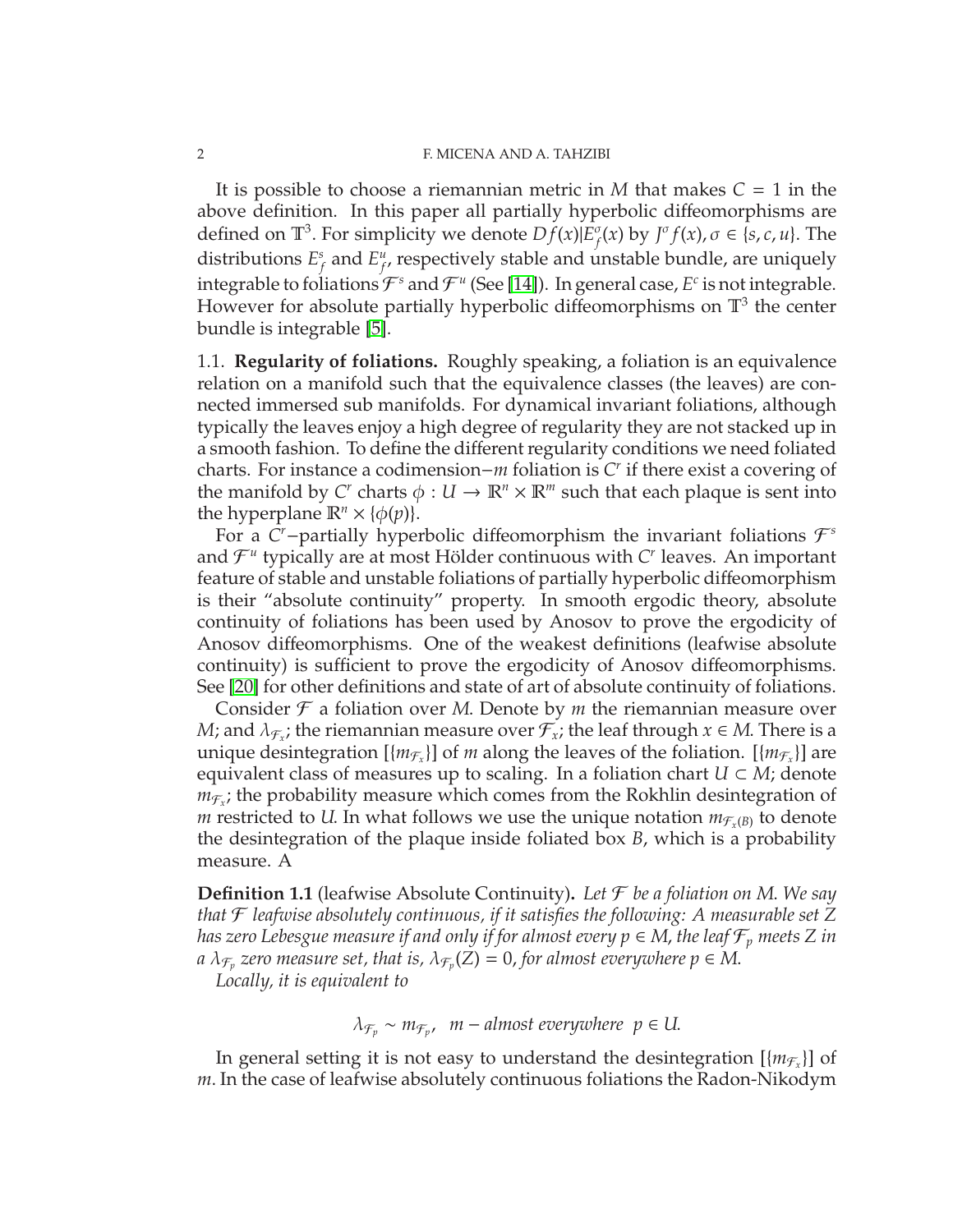derivative  $\frac{dm_{\mathcal{F}_p}}{d\lambda_{\mathcal{F}_p}}$  is an interesting object to be studied. This motivated us to introduce new regularity condition. We show that, if we assume  $m_{\mathcal{F}_x}$  is "universally proportional" to  $\lambda_{\mathcal{F}_x}$ , for almost everywhere  $x \in M$ , independent of the size of F*<sup>x</sup>* ∩ *U* then many rigidity results hold. To begin we need to work with long foliated boxes:

**Definition 1.2** (Long Foliated Box)**.** *Let* F *be a one dimensional foliation of M<sup>n</sup>* . *A set B* ⊂ *M is called a foliated box by*  $\mathcal F$  *of size greater than or equal to*  $R > 0$ , *if:* 

- (1) *B* is homeomorphic to  $D^{n-1} \times (0, 1)$  where  $D^{n-1}$  is  $(n-1)$ -dimensional ball;
- (2) *for each*  $x \in B$ , *the length of*  $\mathcal{F}_x \cap B$  *is greater than or equal to*  $R > 0$  *in the intrinsic riemannian metric of*  $\mathcal{F}_x$ .

For any foliated box *B* we denote by *m*|*B* the normalized Lebesgue measure of *B* and for any plaque  $\mathcal{F}_x(B)$  the **probability** induced Lebesgue measure on the plaque is denoted by  $Leb_{\mathcal{F}_x(B)}$ . In the cases where the box is fixed, we write just *Leb*<sup>F</sup>*<sup>x</sup>* .

<span id="page-2-0"></span>**Definition 1.3** (Uniform Bounded Density)**.** *Let* F *be an one dimensional foliation on M*. *We say that* F *has uniform bounded density (U.B.D) property, if there is*  $K > 1$  *such that for every long foliated box of*  $\mathcal{F}$  *in* M we have

$$
\frac{1}{K} < \frac{dm_{\mathcal{F}_x}}{dLeb_{\mathcal{F}_x}} < K
$$

*independent of the size of the foliated box and x.*

For example if *A* is a linear partially hyperbolic automorphism of torus then the invariant foliations have U.B.D property. In fact this is the case for any *f* close to *A* and  $C^1$  conjugate to it. If *f* is Anosov automorphism of 3- torus we prove that in fact uniform bounded density property of unstable (or stable) foliation does imply the *C* <sup>1</sup>−conjugacy to its linearization, see theorem [2.3.](#page-4-0) We conjecture that in the context of general partially hyperbolic diffeomorphisms of  $\mathbb{T}^3$  if both  $\mathcal{F}^s$  and  $\mathcal{F}^u$  have U.B.D property then f is  $C^1$  conjugate to its linearization.

Another example of foliations with U.B.D property is the case of central foliation of ergodic partially hyperbolic diffeomorphisms on *M*<sup>3</sup> whenever it is absolutely continuous and the leaves are circles. Indeed as the length of central leaves are uniformly bounded (See [\[8\]](#page-21-4) and [\[10\]](#page-21-5) for general statements.)the U.B.D property is equivalent to leafwise absolute continuity. A recent result of Avila-Viana-Wilkinson [\[1\]](#page-20-1) establishes that absolute continuity of central foliation in this setting implies *C* <sup>∞</sup> regularity. We hope that U.B.D property of central foliations in general, may imply its differentiability.

Lyapunov exponents are important constants for measuring the assymptotic behaviour of dynamics in the tangent space level. Let  $f : M \to M$  be a measure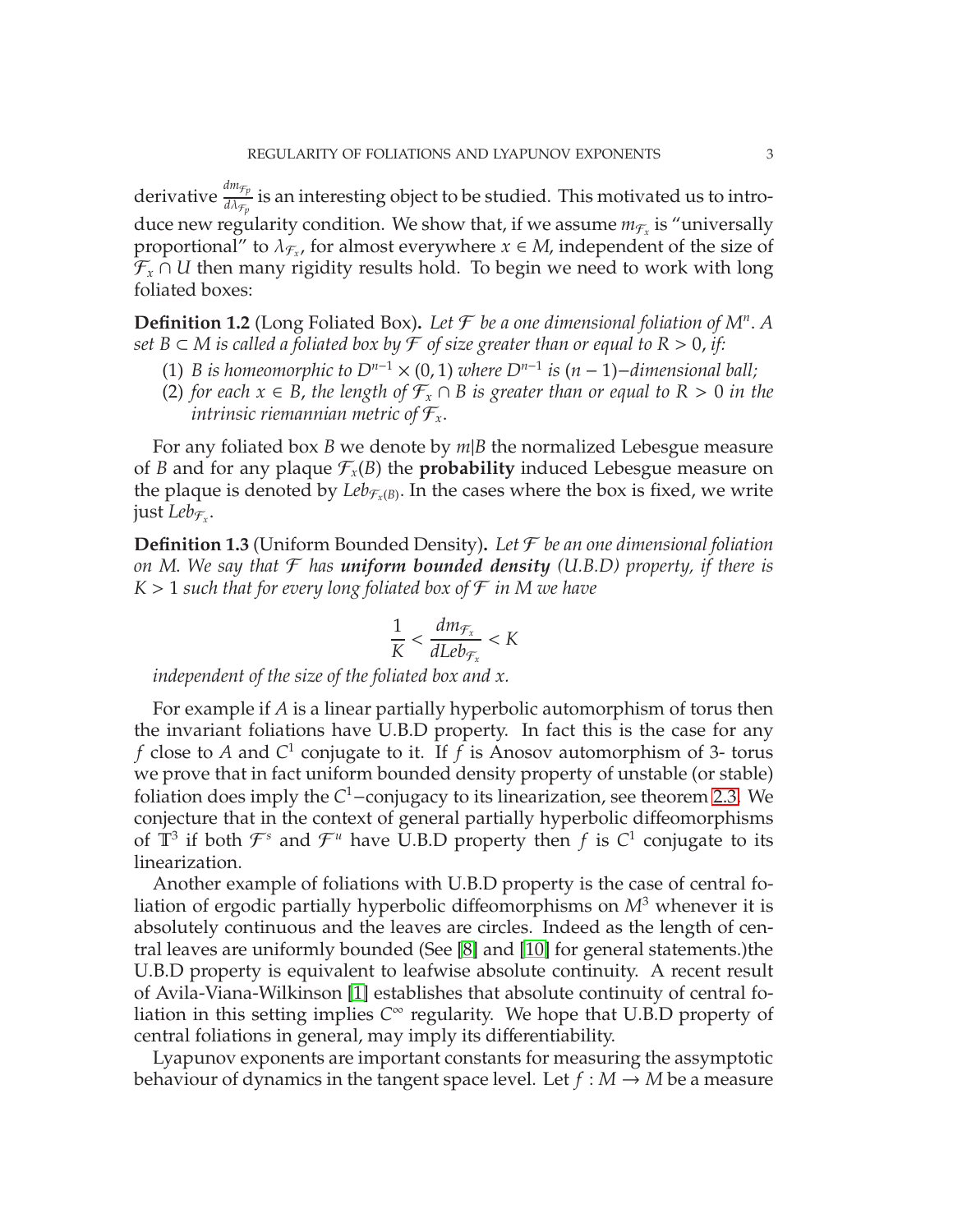preserving *C*<sup>1</sup>-diffeomorphism. Then by Oseldets' Theorem for almost every *x* ∈ *M* and any  $v \in T_x(M)$  the following limit exists

$$
\lim_{n\to\infty}\frac{1}{n}\log\|Df^n(x)v\|
$$

and is equal to one of the Lyapunov exponents of the orbit of *x*. For a conservative partially hyperbolic diffeomorphism of  $\mathbb{T}^3$  which is the main object of the study in this paper, we get a full Lebesgue measure subset  $R$  such that for each  $x \in \mathcal{R}$ :

$$
\lim_{n \to \infty} \frac{1}{n} \log ||Df^{n}(x)v^{\sigma}|| = \lambda^{\sigma}(f, x)
$$

where  $\sigma \in \{s, c, u\}$  and  $v^{\sigma} \in E^{\sigma}$ .

Every diffeomorphism of the torus  $f: \mathbb{T}^n \to \mathbb{T}^n$  induces an automorphism of the fundamental group and there exists a unique linear diffeomorphism *f*<sup>∗</sup> which induces the same automorphism on  $\pi_1(\mathbb{T}^n)$ .  $f_*$  is called the linearization of *f* and in this paper we study the relations between Lyapunov exponents of *f* and its linearization in the partially hyperbolic setting.

### 2. Statement of Results and Questions

First we prove that the uniform bounded density is a criterium for the rigidity of Lyapunov exponents in the context of partially hyperbolic diffeomorphisms of  $\mathbb{T}^3$ .

<span id="page-3-0"></span>**Theorem 2.1.** Let  $f : \mathbb{T}^3 \to \mathbb{T}^3$ , be a conservative partially hyperbolic diffeomorphism. *Denote by A* = *f*<sup>∗</sup> *and suppose that stable and unstable foliations have the uniform* bounded density property, then  $\lambda^{\sigma}(f, \cdot) = \lambda^{\sigma}_{A}$ *A* , σ ∈ {*s*, *c*, *u*} *for almost everywhere*  $x \in \mathbb{T}^3$ .

*Remark* 2.2*.* In the above theorem if we just assume the U.B.D property of one of the foliations  $\mathcal{F}^s$  or  $\mathcal{F}^u$ , we conclude the rigidity of the corresponding Lyapunov exponent. In the above theorem the rigidity of central Lyapunov exponent is just a corollary of volume preserving property of *f*. However, the same rigidity for central foliation also holds if we assume  $\mathcal{F}^c$  has U.B.D property. As we do not have a good description for the desintegration along the central leaves, the proof for the central exponent rigidity is different from the stable and unstable foliation cases and it appears in the proof of theorem [2.6.](#page-5-0)

The above result show that U.B.D property imposes restrictions on the dynamics in the level of Lyapunov exponents. We conjecture that U.B.D property is equivalent to C<sup>1</sup> conjugacy with linear automorphisms. For Anosov diffeomorphisms we can check this conjecture.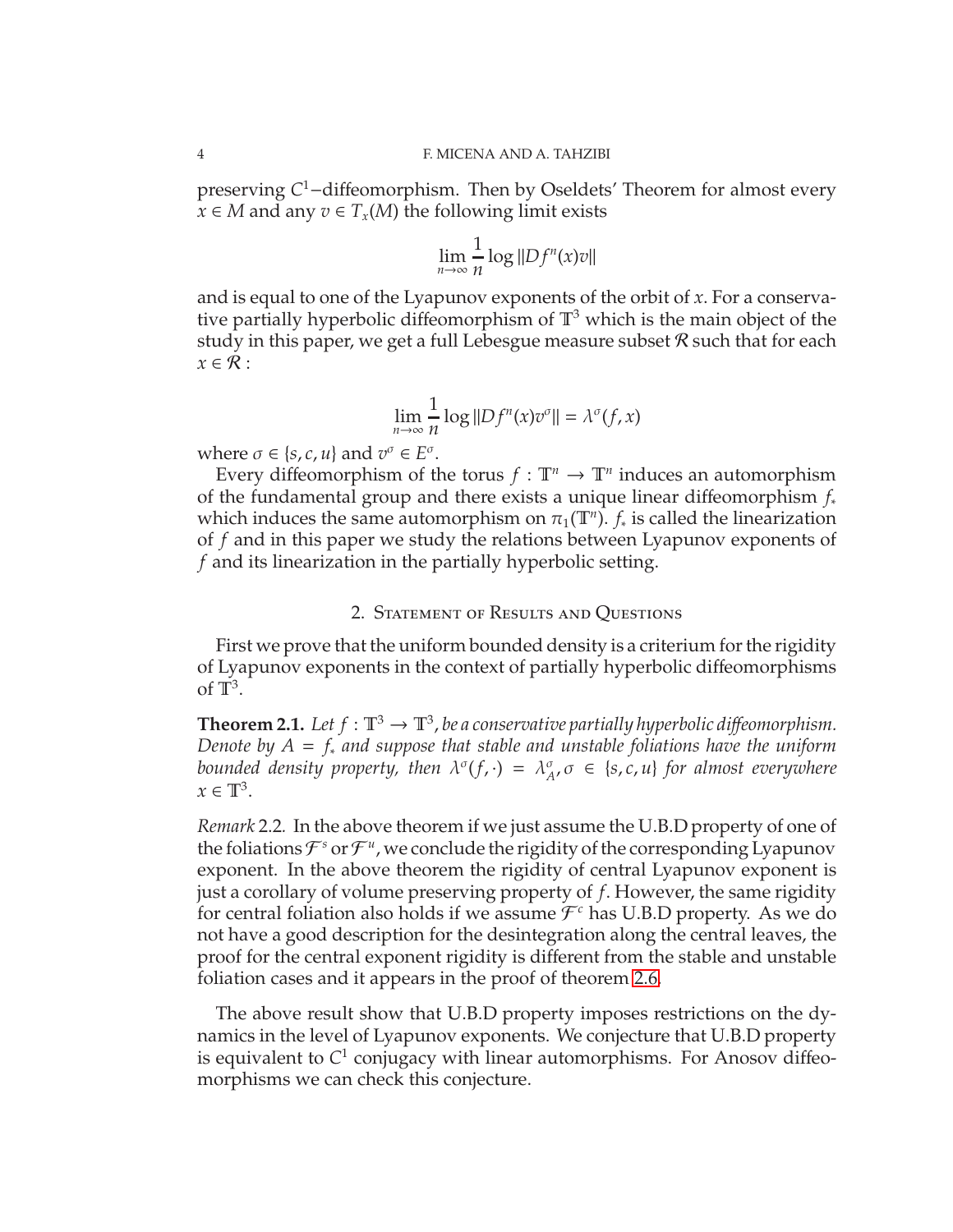<span id="page-4-0"></span>**Theorem 2.3.** Let  $f : \mathbb{T}^3 \to \mathbb{T}^3$  be a  $C^2$ , conservative Anosov diffeomorphism with partially hyperbolic structure  $E^{uu} \oplus E^u \oplus E^s$  . If  ${\mathcal F}^u_f$ *f has uniform bounded density property, then f is*  $C^{1+\theta}$  conjugated to its linearization  $A:\mathbb{T}^3\to \mathbb{T}^3$ , for some positive  $\theta$ , up to *change*  $f$  by  $f^2$ .

The above theorems assume U.B.D property and conclude some rigidity of Lyapunov exponents. We should mention that even leafwise absolute continuity imposes some restrictions on the Lyapunov exponents, as we see in the following theorem. Recall that stable and unstable foliation of any *C* <sup>2</sup>− partially hyperbolic diffeomorphism are leafwise absolutely continuous ([\[6\]](#page-20-2)).

<span id="page-4-1"></span>**Theorem 2.4.** Let f be a  $C^2$  conservative partially hyperbolic diffeomorphism on the 3−*torus and A its linearization then*

$$
\lambda^{u}(f, x) \leq \lambda^{u}(A) \text{ and } \lambda^{s}(f, x) \geq \lambda^{s}(A) \text{ for almost everywhere } x \in \mathbb{T}^{3}.
$$

Similar to the statement of the above theorem appears in [\[21\]](#page-21-6) and proved in [\[22\]](#page-21-7) for  $f C<sup>1</sup>$ -close to A. In [\[22\]](#page-21-7), the authors need unique homological data for the strong unstable foliation and they prove that it is the case when *f* is closed to its linearization.

**Corollary 2.5.** *Any conservative linear partially hyperbolic di*ff*eomorphism is a local maximum point for*

$$
f\mapsto \int \lambda^u(f) dm.
$$

*Analogously any conservative linear partially hyperbolic di*ff*eomorphism is a local minimum point for f*  $\mapsto$  $\overline{1}$ λ *s* (*f*)*dm*.

*Problem* 1*.* Classify the local maximum points of unstable Lyapunov exponent. Are these diffeomorphisms C<sup>1</sup> conjugated to linear?

*Problem* 2. Suppose that  $\lambda^c(f) > 0$  and  $\mathcal{F}^c$  is upper leafwise absolutely continuous then  $\lambda^{c}(f) \leq \lambda^{c}(A)$ .

Another interesting issue in the setting of partially hyperbolic diffeomorphisms is the characterization of topological type of central leaves. It is clear that for a general partially hyperbolic diffeomorhism (general 3−manifolds) with one dimensional central bundle, the leaves of central foliation may be circles, line or both of them (consider suspension of an Anosov diffeomorphism of  $\mathbb{T}^2$ ). However by Hammerlindl's result [\[12\]](#page-21-8), central leaves of a partially hyperbolic diffeomorphism on  $\mathbb{T}^3$  are homeomorphic to central leaves of its linearization and consequently all the leaves have the same topological type. A very natural question is that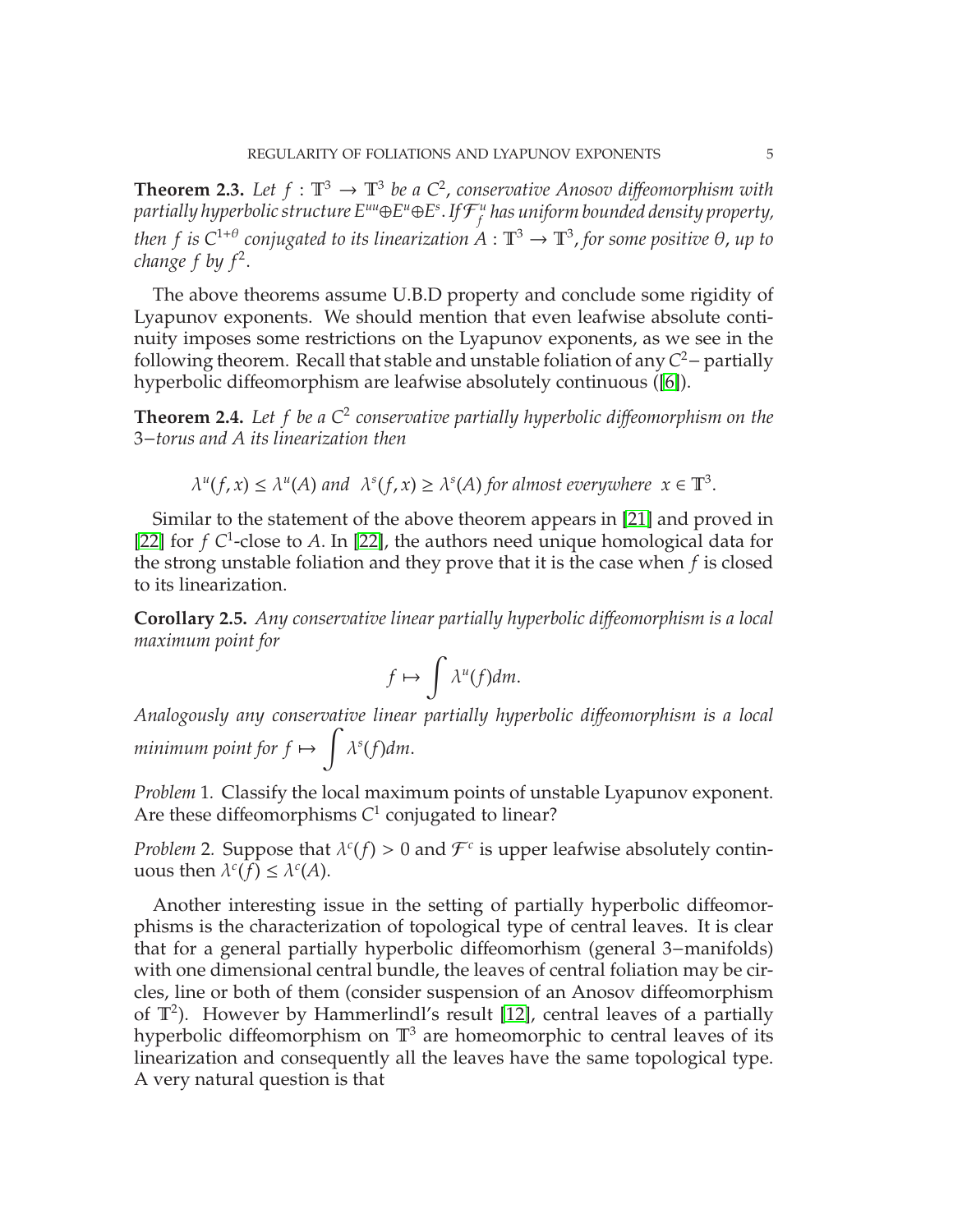### 6 F. MICENA AND A. TAHZIBI

**Question 1.** *Suppose f is volume preserving (absolute) partially hyperbolic on* T<sup>3</sup> *and central Lyapunov exponent vanishes almost sure. Is it true that all center leaves are compact?*

In general setting, this question has been answered negatively in [\[19\]](#page-21-9). We would like to mention that by a recent result of Hammerlindl and Ures, a non-ergodic derived from Anosov diffeomorphism on  $\mathbb{T}^3$ , if exists, will have zero central Lyapunov exponent and non-compact central leaves. It is interesting to know whether exists example of such partially hyperbolic non-ergodic diffeomorphisms on torus.

Assuming U.B.D property of central foliation we get the following theorem which gives an affirmative answer to the above question.

<span id="page-5-0"></span>**Theorem 2.6.** Let  $f : \mathbb{T}^3 \to \mathbb{T}^3$ , be a conservative partially hyperbolic diffeomorphism. Suppose that  $\mathcal{F}^c$  has the uniform bounded density property and  $\lambda_f^c$  $f_f^c = 0$  *for a.e.*  $x \in \mathbb{T}^3$ , *then the center leaves are circles.*

*Remark* 2.7*.* In the proof of the above theorem we show that under U.B.D condition of central foliation one concludes that  $\lambda^c(f) = \lambda^c(f_*)$ , *a.e.* 

We do not know whether the above theorem holds just assuming leafwise absolute continuity.

## 3. Preliminaries

In this section we review some definitions and known results about partially hyperbolic diffeomorphisms on  $\mathbb{T}^3$ .

3.1. **Partially hyperbolic di**ff**eomorphisms on** T<sup>3</sup> **.** In the rest of the preliminaries section we will recall some nice topological properties of invariant foliations of partially hyperbolic diffeomorphisms on 3-torus. One of the key properties of the invariant foliations of partially hyperbolic diffeomorphisms in 3-torus is their quasi-isometric property. Quasi isometric foliation *W* of R*<sup>d</sup>* means that the leaves do not fold back on themselves much.

<span id="page-5-1"></span>**Definition 3.1.** *A foliation W is quasi-isometric if there exist positive constant Q such that for all x*, *y in a common leaf of W we have*

$$
d_W(x, y) \le Q^{-1} ||x - y||.
$$

*Here d<sub>W</sub> denotes the riemannian metric on W and*  $||x−y||$  *is the distance on the ambient manifold of the foliation.*

In the partially hyperbolic case, we denote by  $d^{\sigma}(\cdot,\cdot)$ , the riemannian metric on  $\mathcal{F}^{\sigma}, \sigma \in \{s, c, u\}$ . We define  $d^c(\cdot, \cdot)$  in the dynamical coherent case. The foliation  $\mathcal{F}^{\sigma}$  is called quasi isometric if its lift to the universal covering ( $\mathbb{R}^{3}$ ) is quasi isometric.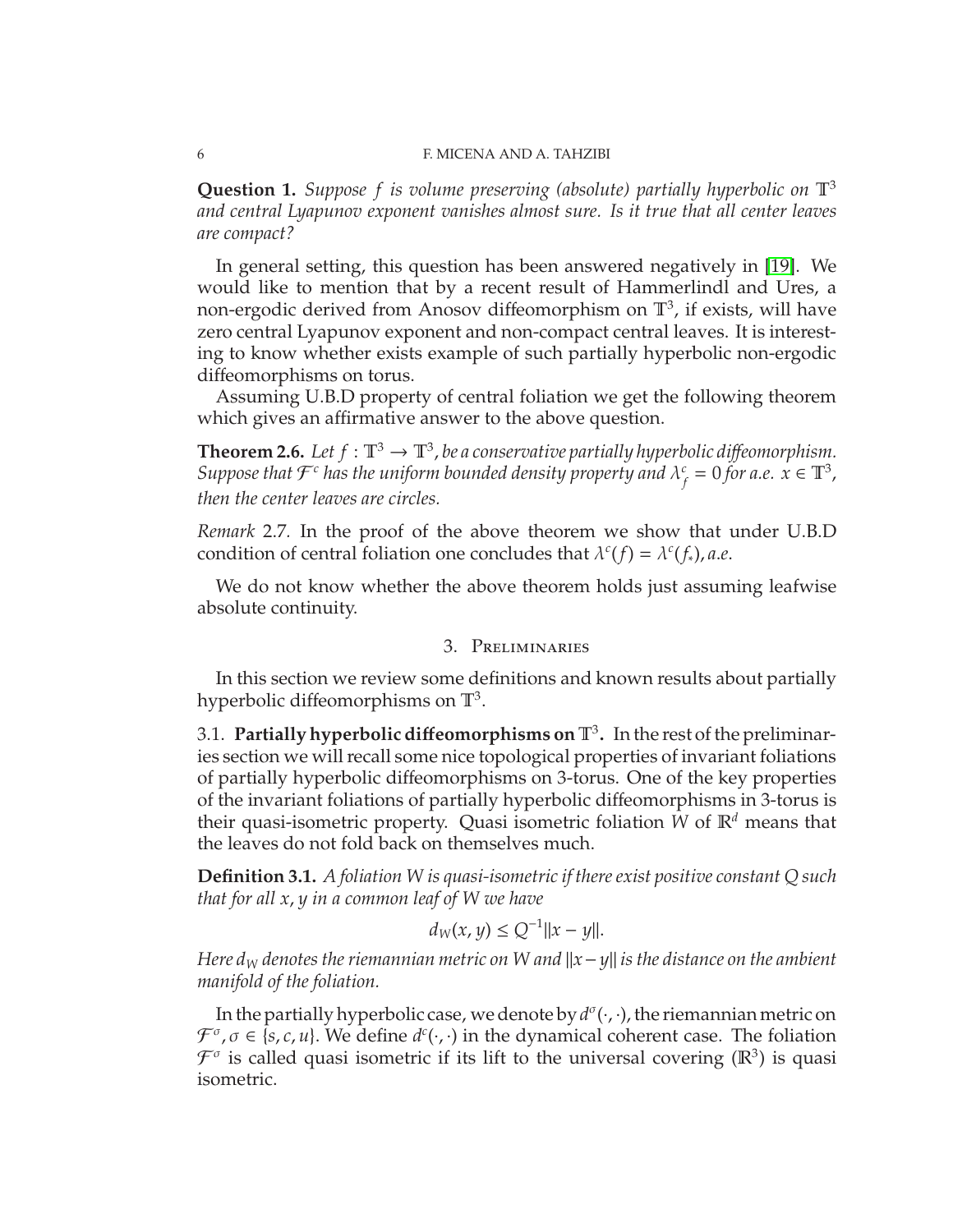The approach that we will use to prove the main theorem leads with concept of leaf conjugacy. For this we use the Hammerlindl results concerning leaf conjugacy.

**Theorem 3.2** ([\[7\]](#page-21-10), [\[12\]](#page-21-8)). *If*  $f : \mathbb{T}^3 \to \mathbb{T}^3$  *is partially hyperbolic diffeomorphism, then* F σ , σ ∈ {*s*, *c*, *u*} *are quasi isometric foliations.*

<span id="page-6-0"></span>**Proposition 3.3** ([\[12\]](#page-21-8)). Let  $f : \mathbb{T}^3 \to \mathbb{T}^3$  be a partially hyperbolic diffeomorphism and  $A:\mathbb{T}^3\to \mathbb{T}^3$  the linearization of f. Then

$$
\lim_{\|y-x\|\to+\infty} \frac{y-x}{\|y-x\|} = E^{\sigma}_{A}, \quad y \in \mathcal{F}^{\sigma}_{x}, \sigma \in \{s, c, u\}
$$

*and the convergence is uniform.*

<span id="page-6-1"></span>**Proposition 3.4** ([\[12\]](#page-21-8)). Let  $f : \mathbb{T}^3 \to \mathbb{T}^3$  be a partially hyperbolic diffeomorphism and  $A:\mathbb{T}^3\to \mathbb{T}^3$  the linearization of f then for each  $k\in \mathbb{Z}$  and  $C>1$  there is an  $M>0$ *such that for x*, *y,*

$$
||x - y|| > M \Rightarrow \frac{1}{C} < \frac{||f^k(x) - f^k(y)||}{||A^k(x) - A^k(y)||} < C.
$$

*More generally, for each*  $k \in \mathbb{Z}$ ,  $C > 1$ , and linear map  $\pi : \mathbb{R}^d \to \mathbb{R}^d$  there is an  $M > 0$  *such that for*  $x, y \in \mathbb{R}^d$ ,

$$
\|\pi(x-y)\| > M \Rightarrow \frac{1}{C} < \frac{\|\pi(f^k(x) - f^k(y))\|}{\|\pi(A^k(x) - A^k(y))\|} < C.
$$

<span id="page-6-3"></span>**Theorem 3.5** ([\[12\]](#page-21-8))**.** *Every partially hyperbolic di*ff*eomorphism of the 3-torus is leaf conjugated to its linearization, by a homeomorphism h*. *Furthermore h restricted to* each center leaf is bi-Lipschitz and denoting  $\overline{h}$  a lift of h in  $\mathbb{R}^3$  one has that

$$
||h - Id_{\mathbb{R}^3}||
$$

*is bounded.*

The above theorem and propositions has the following corollaries which is useful in the rest of the paper.

<span id="page-6-2"></span>**Lemma 3.6.** Let  $f : \mathbb{T}^3 \to \mathbb{T}^3$  be a partially hyperbolic diffeomorphism and  $A : \mathbb{T}^3 \to$  $\mathbb{T}^3$  the linearization of f. For all  $n \in \mathbb{Z}$  and  $\epsilon > 0$  there exists M such that for x, y with  $y \in \mathcal{F}_x^{\sigma}$  and  $||x - y|| > M$  then

$$
(1 - \varepsilon)e^{n\lambda_A^{\sigma}}||y - x|| \le ||A^n(x) - A^n(y)|| \le (1 + \varepsilon)e^{n\lambda_A^{\sigma}}||y - x||
$$

*c where*  $λ<sup>σ</sup>$  *is the Lyapunov exponent of A corresponding to*  $E<sup>σ</sup>$  *and*  $σ ∈ {s, c, u}$ *.*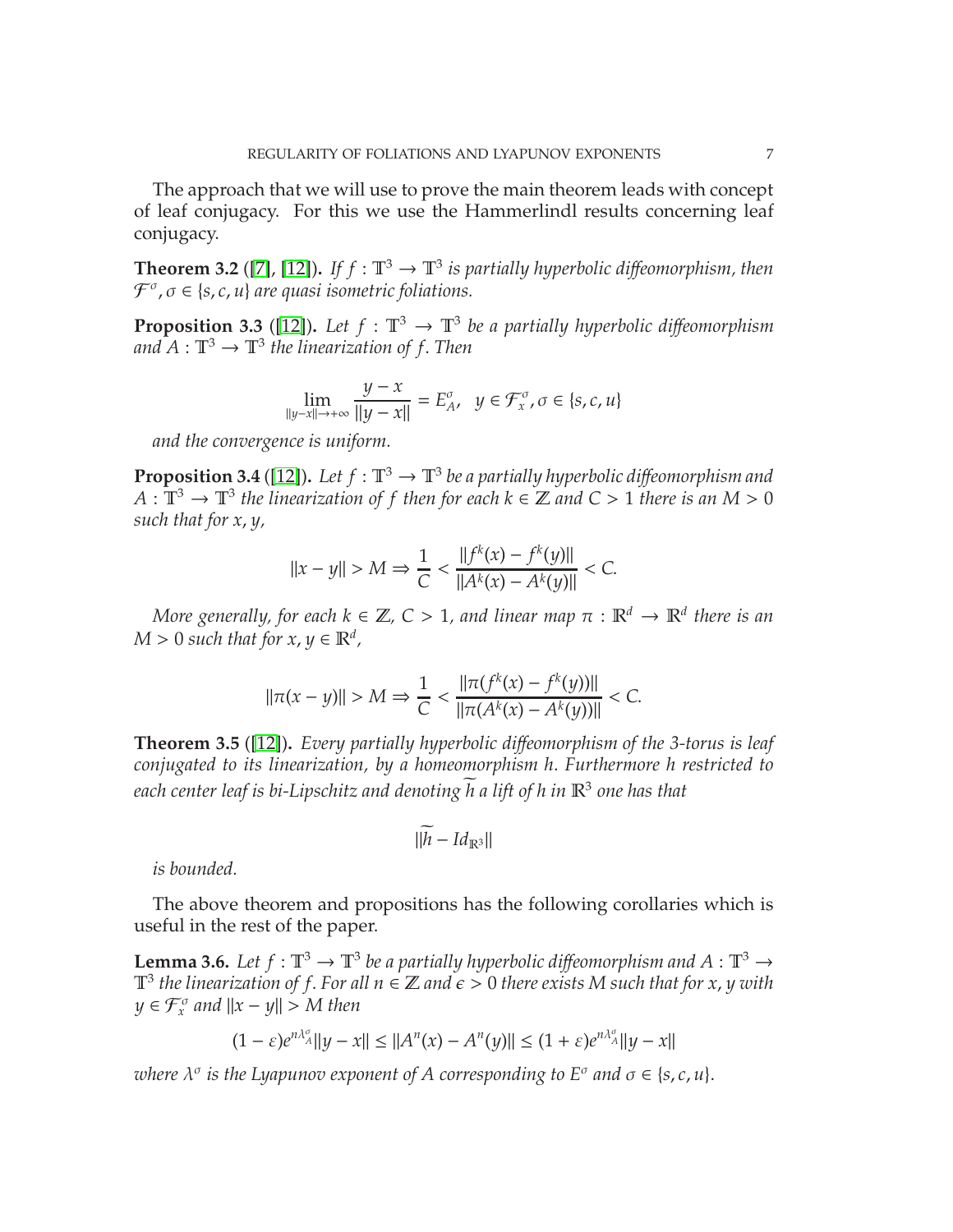*Proof.* Let us fix  $\sigma$  and denote by  $E_A$  the eigenspace corresponding to  $\lambda_A^{\sigma}$  $_{A}^{\sigma}$ ,  $\mu := e^{\lambda_{A}^{\sigma}}$ . Let *N* ∈ **Z** and Choose *x*, *y* ∈  $\mathcal{F}_f^{\sigma}(x)$ , such that  $||x - y|| > M$ . By proposition [3.3,](#page-6-0) we have

$$
\frac{x-y}{\|x-y\|} = v + e_M,
$$

where the vector  $v = v_{E_A}$  is a unitary eigenvalue of *A*, in the  $E_A$  direction and *e<sup>M</sup>* is a correction vector that converges to zero uniformly as *M* goes to infinity. So, considering  $\mu$  the eigenvalue of  $A$  in the  $E_A$  direction

$$
A^{N}\left(\frac{x-y}{\|x-y\|}\right) = \mu^{N}v + A^{N}e_{M} = \mu^{N}\left(\frac{x-y}{\|x-y\|}\right) - \mu^{N}e_{M} + A^{N}e_{M}
$$

It implies that

$$
||x - y||(\mu^N - \mu^N||e_M|| - ||A||^N||e_M||) \le ||A^N(x - y)||
$$
  
\n
$$
\le ||x - y||(\mu^N + \mu^N||e_M|| + ||A||^N||e_M||).
$$

Since *N* is fixed, we can choose  $M > 0$ , such that

$$
\mu^N||e_M|| + ||A||^N||e_M|| \leq \varepsilon \mu^N.
$$

and the lemma is proved.

Another important fact is that the central holonomy inside center-unstable leaves of partially hyperbolic diffeomorphisms of  $\mathbb{T}^3$  is Lipschitz for distant points on the unstable leaves.

<span id="page-7-0"></span>**Proposition 3.7.** The center holonomy h<sup>c</sup> between unstable leaves is uniformly bi-Lipschitz, for far away points in  $\mathcal{F}^u$ . More precisely there is  $C>1$ , such that

$$
C^{-1} \le \frac{d^u(h^c(x), h^c(y))}{d^u(x, y)} \le C,
$$

*whenever*  $y \in \mathcal{F}_x^u$  and  $d^u(x, y) \geq 1$ .

For the sake of completeness we prove the above proposition in the appendix. Observe that the Lipschitz constant claimed in the proposition does not depend on the distance (on central leaf) between *x* and  $h^c(x)$ .

Finally, we recall a rigidity result in the context of Anosov diffeomorphisms. Let *f* and *g* be topologically conjugate Anosov diffeomorphisms,  $h \circ f = g \circ h$ . We say that the periodic data of *f* and *g* coincide if for every periodic point  $x, f^p(x) = x, Df^p(x)$  and  $Dg^p(h(x))$  are conjugate operators.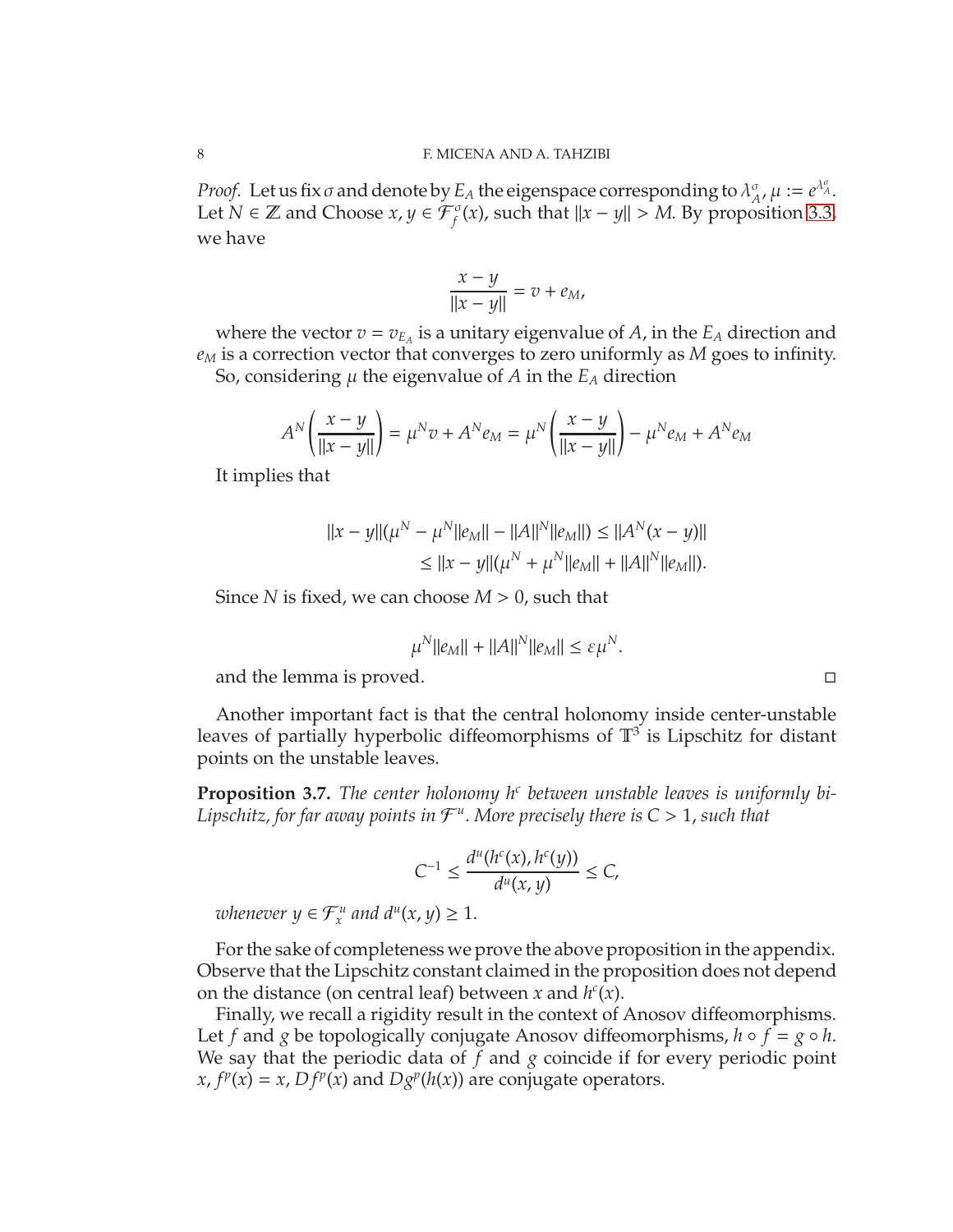**Theorem 3.8** (Smooth Conjugacy [\[11\]](#page-21-11))**.** *Let f and g be Anosov di*ff*eomorphisms of*  $\mathbb{T}^3$  and  $h \circ f = g \circ h$ , where h is a homeomorphism homotopic to identity. Suppose that *f and g have the same periodic data. Assume that f and g can be viewed as partially hyperbolic di*ff*eomorphisms: there is an f*−*invariant splitting T*T<sup>3</sup> = *E s*  $f_f^s$  ⊕  $E_f^u$  $f^u$   $\oplus$   $E^{uu}_{f}$ *f*  $also T\mathbb{T}^3 = E^s_g \oplus E^u_g \oplus E^{uu}_g.$ 

*Then the conjugacy h is*  $C^{1+\theta}$  *for some*  $\theta > 0$ *.* 

### 4. Technical Rigidity Results and proof of Theorem [2.1](#page-3-0)

In this section we prove some technical rigidity results for Lyapunov exponents which will be used in the proofs of the main theorems. In particular we prove Theorem [2.1.](#page-3-0)

Let us concentrate on volume prserving partially hyperbolic diffeomorphisms of  $\mathbb{T}^3$ . One important result which appears in the works of Pesin-Sinai and Ledrappier (see [\[15\]](#page-21-1) and [\[18\]](#page-21-0)) is the exact formula for the desintegration of the Lebesgue measure along unstable manifolds (even in the Pesin theory setting): Take  $\xi$  be a measurable partition subordinated to the unstable foliation. For  $y \in \xi(x)$  define

<span id="page-8-0"></span>
$$
\Delta^{u}(x, y) := \prod_{i=1}^{\infty} \frac{J^{u} f(f^{-i}(x))}{J^{u} f(f^{-i}(y))}.
$$
\n(4.1)

After normalizing 
$$
\rho(y) := \frac{\Delta^u(x, y)}{L(x)}
$$
 where  $L(x) = \int_{\xi(x)} \Delta^u(x, y) dL e b_x$  and  $\rho(\cdot)$  is

the Radon-Nikodym derivative *dm<sup>x</sup> dLeb<sup>x</sup>* . We emphasize that such a clear formula for the desintegration along a genral leafwise absolutely continuous foliation (for instance for central foliation whenever it is absolutely continuous) is not available. We use this formula in the proof of Theorem [2.1.](#page-3-0) Here we observe some elementary properties of  $\Delta^u$ . First of all note that *C*<sup>2</sup>-regularity of *f* and Hölder continuous dependence of  $E^u$  with the base point give us:

<span id="page-8-1"></span>**Lemma 4.1.** *For any*  $\epsilon > 1$  *there exists*  $\delta > 0$  *such that if*  $y \in W_{\delta,x}^u \subset \mathcal{F}_x^u$  *then* 

$$
1 - \epsilon \le \Delta^u(x, y) \le 1 + \epsilon.
$$

*Proof.* Taking logarithm, as  $\alpha$ -Hölder continuity of unstable bundle and  $J^u f$ implies that

$$
\log \Delta^{u}(x, y) = \sum_{i=1}^{\infty} \log J^{u} f(f^{-i}(x)) - \log J^{u} f(f^{-i}(y))
$$
  

$$
\leq \sum_{i=1}^{\infty} C_{1} d(f^{-i}(x), f^{-i}(y))^{\alpha} \leq (C_{1} \sum_{i=1}^{\infty} \lambda_{-}^{-i\alpha}) d^{\alpha}(x, y)
$$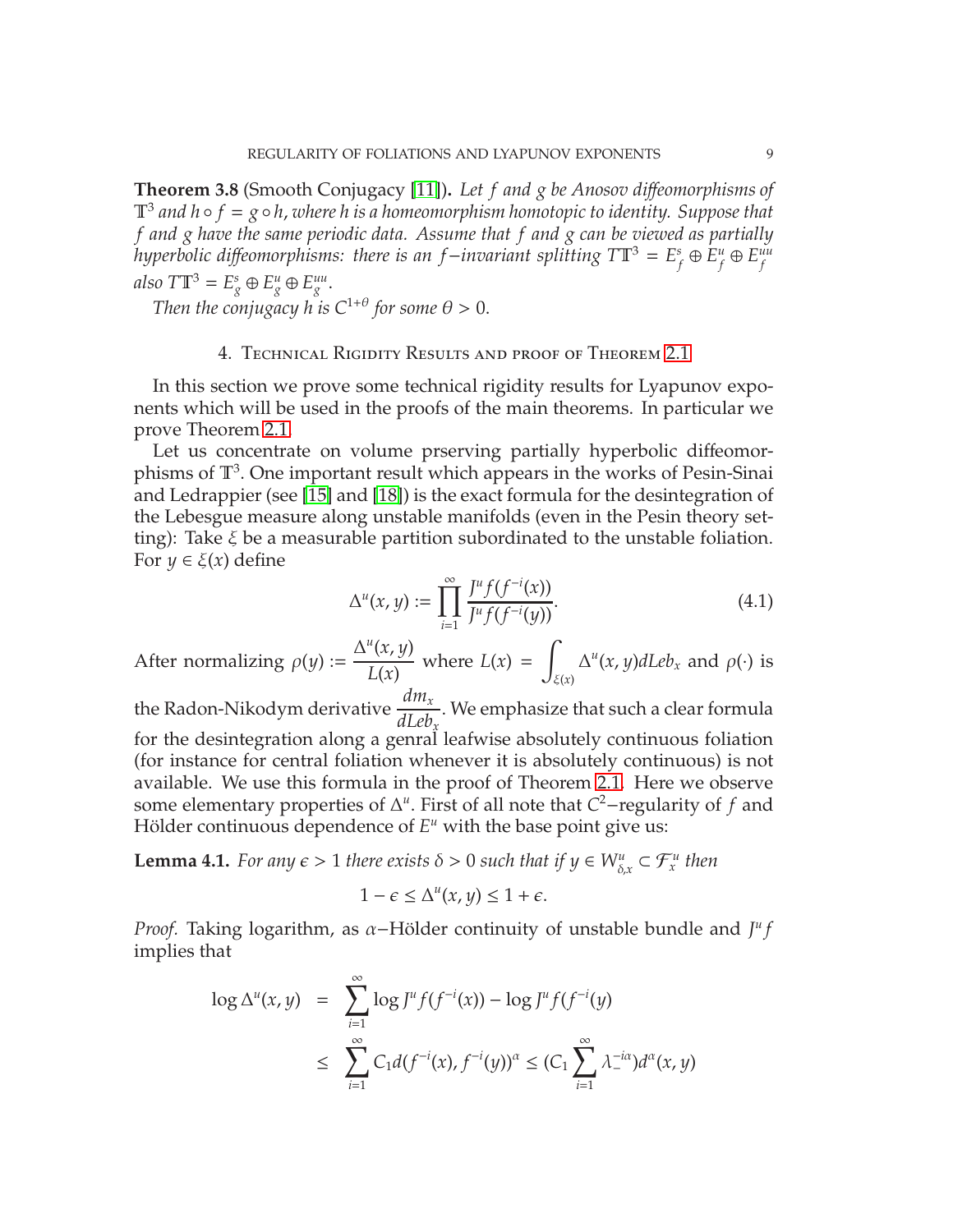where  $\lambda$ <sub>-</sub> comes from the definition of partial hyperbolicity. This completes the proof of the lemma.

<span id="page-9-2"></span>**Lemma 4.2.** Suppose that  $\mathcal{F}^u$  has bounded density property. There exists  $K > 1$  such *that for almost every*  $x \in \mathbb{T}^3$  *and every*  $y_1, y_2 \in \mathcal{F}_x^u$ :

<span id="page-9-0"></span>
$$
K^{-1} \le \Delta^u(y_1, y_2) \le K. \tag{4.2}
$$

*Moreover, for any n*  $\in \mathbb{N}$  :

<span id="page-9-4"></span>
$$
K^{-2} \le \prod_{i=0}^{n-1} \frac{J^u f(f^i(y_1))}{J^u f(f^i(y_2))} \le K^2.
$$
 (4.3)

*Proof.* By definition of uniform bounded density [\(1.3\)](#page-2-0) it comes out that ρ(*y*2)  $\rho(y_1)$ ∈

 $[K^{-2}, K^2]$ . Abusing the notations for simplicity, we substitute  $K^2$  by *K* and conclude the first claim of the lemma.

We can suppose that the points *x* satisfying [\(4.2\)](#page-9-0) belong to an invariant set. So changing *x* to  $f<sup>n</sup>(x)$  we have

<span id="page-9-1"></span>
$$
K^{-1} \le \Delta^u(f^n(y_1), f^n(y_2)) \le K. \tag{4.4}
$$

Dividing equation [\(4.4\)](#page-9-1) by [\(4.2\)](#page-9-0) we conclude the proof of the second claim of  $l$ emma.

In stable case, we take  $f^{-1}$  and apply [\(4](#page-8-0).1) in the  $E_f^s$  $f_f^s = E_f^u$ *f* <sup>−</sup><sup>1</sup> direction. Similarly for  $y \in \mathcal{F}_x^s$  we define

$$
\Delta^{s}(x, y) := \prod_{i=0}^{\infty} \frac{J^{s} f(f^{i}(x))}{J^{s} f(f^{i}(y))}.
$$
\n(4.5)

From now on we use the notation  $\Delta^{\sigma}(f^{n}(y_1), f^{n}(y_2)) = O(1)$  to denote that ∆ σ (*f n* (*y*1), *f n* (*y*2)) is bounded from below and above by constants just depending on *f*.

Now we state two technical propositions which guarantee the constancy of unstable periodic data and rigidity of Lyapunov exponents and are key to the proof of the main results.

<span id="page-9-3"></span>**Proposition 4.3.** *Let f be a partially hyperbolic di*ff*eomorphism of* T<sup>3</sup> *. Suppose that* for any  $x$  in an invariant full measure set and any  $y_1, y_2 \in \mathcal{F}^\sigma_x$  :

$$
\Delta^{\sigma}(f^n(y_1), f^n(y_2)) = O(1),
$$

*then*  $\lambda^{\sigma}(f, x) = \lambda^{\sigma}(A)$  *where* A *is the linearization of* f *and*  $\sigma \in \{s, u\}.$ 

<span id="page-9-5"></span>**Proposition 4.4.** Let f be a partially hyperbolic diffeomorphism of  $\mathbb{T}^3$ . Suppose that, *there exists a dense subset D such that any*  $y_1, y_2 \in D$  *satisfy* 

$$
\Delta^{\sigma}(f^{n}(y_1),f^{n}(y_2))=O(1)
$$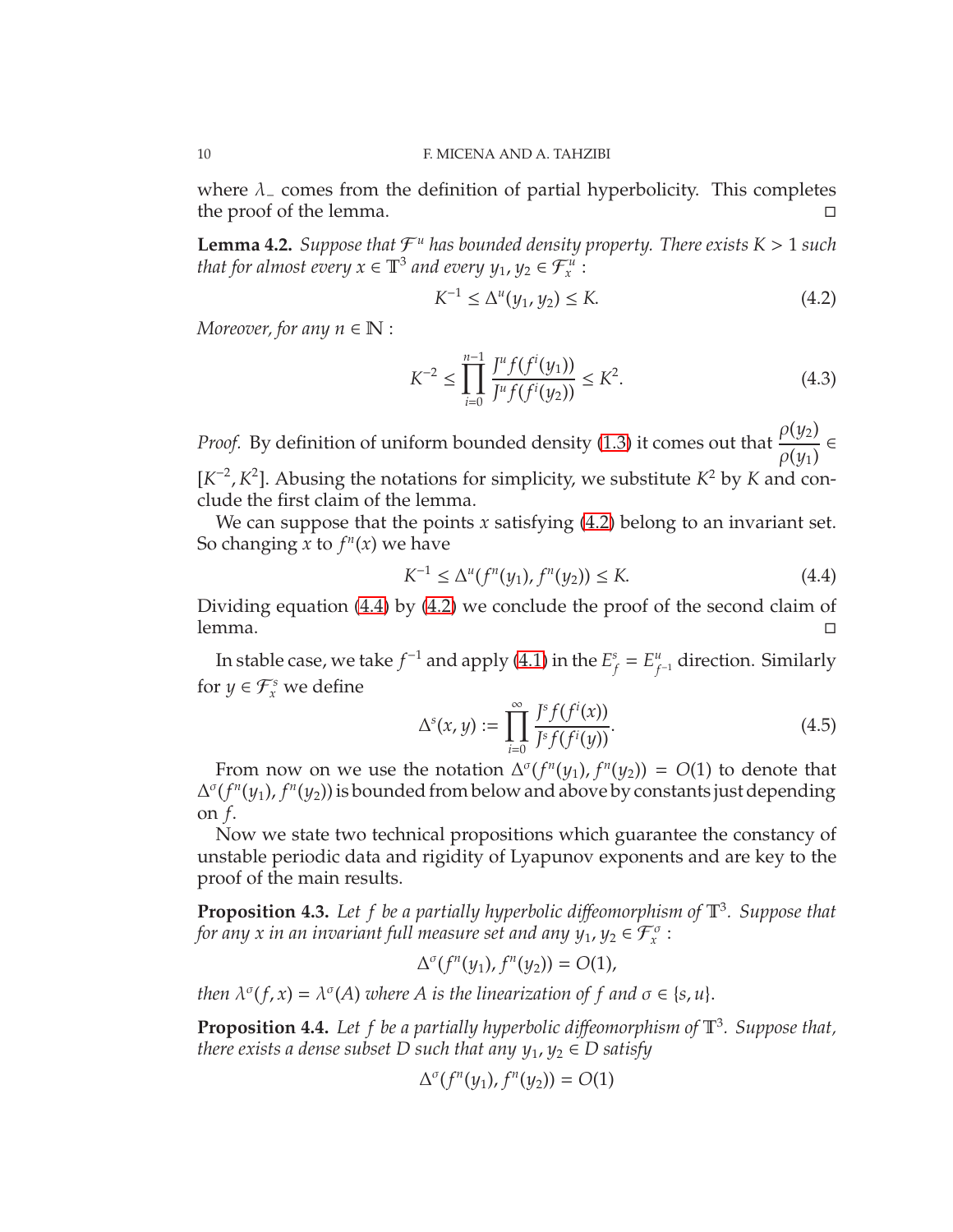*then the* σ−*periodic data is constant for* σ ∈ {*s*, *u*}, *i.e all the periodic points have the same Lyapunov exponent in the E*<sup>σ</sup>−*direction.*

4.1. **Proof of Theorem [2.1.](#page-3-0)** As we mentioned above (Lemma [4.2\)](#page-9-2) the strong U.B.D.property of unstable foliation implies the desired boundedness condition and using proposition [4.3](#page-9-3) we conclude that  $\lambda^u(f, x) = \lambda^u(A)$ . Similarly, taking the inverse  $f^{-1}$ , U.B.D. property implies that  $\lambda^u(f^{-1},x) = \lambda^u(A^{-1})$ , it means  $\lambda^{s}(f, x) = \lambda^{s}(A)$  and as *f* is conservative  $\lambda^{c}(f, x) = \lambda^{c}(A)$  too.

## **4.2. Proof of Proposition [4.3.](#page-9-3)** Take any  $\sigma \in \{s, u\}$  and suppose that

$$
Z=\{x\in \mathbb{T}^3 | \lambda^\sigma(f,x)>\lambda_A^\sigma\}
$$

has positive volume. Let  $\varepsilon > 0$  be a small number and define

$$
A_n = \{x \in Z \mid ||J^{\sigma}f^m(x)|| > e^{m(\lambda_A^{\sigma} + \varepsilon)} \text{ for all } m \ge n\}.
$$

Take *n* large enough such that

$$
m(A_n)>0 \quad \text{ and } \quad \frac{Qe^{n(\lambda_A^{\sigma}+\varepsilon)}}{2K^2e^{n\lambda_A^{\sigma}}}>2.
$$

where *Q* be as in definition [\(3.1\)](#page-5-1) of quasi-isometric foliations (We know that stable, unstable and central foliations of partially hyperbolic diffeomorphisms in  $\mathbb{T}^3$  are quasi-isometric.) and the constant *K* is such that

$$
K^{-1} \leq \Delta^{\sigma}(f^{n}(y_1), f^{n}(y_2)) \leq K.
$$

Similar to [\(4.3\)](#page-9-4) we get

<span id="page-10-0"></span>
$$
K^{-2} \le \prod_{i=0}^{n-1} \frac{J^{\sigma} f(f^{i}(y_1))}{J^{\sigma} f(f^{i}(y_2))} \le K^2.
$$
 (4.6)

for any  $n \in \mathbb{N}$ .

Using proposition [3.4](#page-6-1) and lemma [3.6,](#page-6-2) choose  $M > 0$  such that for any  $y \in \mathcal{F}^{\sigma}_{x}$ and  $d^{\sigma}(x, y) \geq M$ 

<span id="page-10-1"></span>
$$
\frac{1}{2} < \frac{\|f^n x - f^n y\|}{\|A^n x - A^n y\|} < 2,\tag{4.7}
$$

<span id="page-10-2"></span>
$$
\frac{1}{2}e^{n\lambda_A^{\sigma}}\|x-y\| < \frac{\|A^n x - A^n y\|}{\|x-y\|} < 2e^{n\lambda_A^{\sigma}}\|x-y\|.\tag{4.8}
$$

Take any regular point  $x \in A_n$ . By definition we have  $J^{\sigma} f^{n}(x) > e^{n(\lambda^{\sigma}_A + \epsilon)}$  and by [\(4.6\)](#page-10-0) we get

$$
J^{\sigma}f^{n}(y) \geq \frac{1}{K^{2}}e^{n(\lambda_{A}^{\sigma}+\varepsilon)}
$$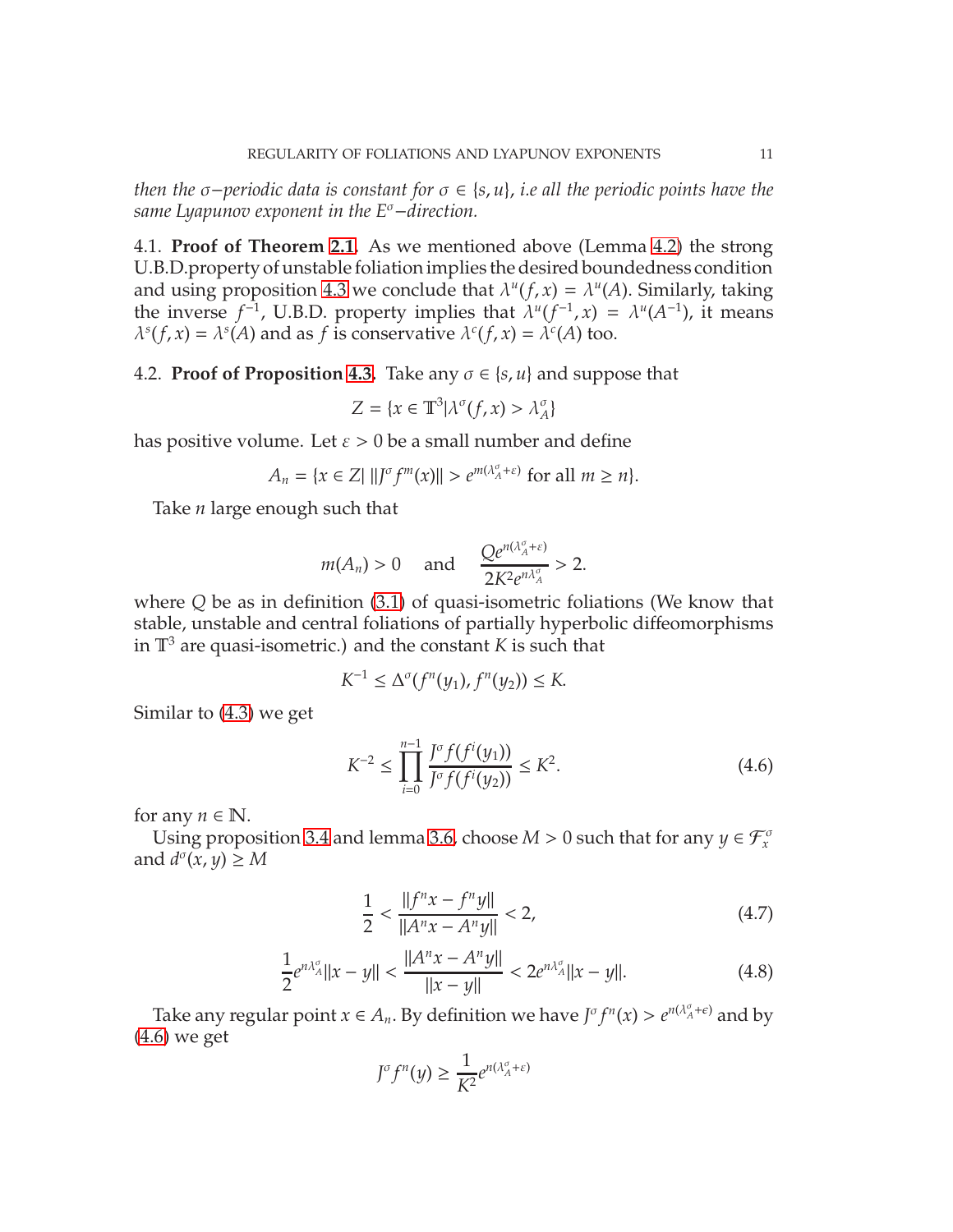for any  $y \in \mathcal{F}_x^{\sigma}$ . Now

$$
\frac{||f^n x - f^n y||}{||A^n x - A^n y||} \ge \frac{Q d^{\sigma} (f^n x, f^n y)}{||A^n x - A^n y||} = \frac{Q \int_{\mathcal{F}^{\sigma}(B)} ||D^{\sigma} f^n|| d\lambda_{\mathcal{F}^{\sigma}_x}}{||A^n x - A^n y||} \ge (4.9)
$$

$$
\geq \frac{Qe^{n(\lambda_A^{\sigma}+\varepsilon)}\|x-y\|}{2K^2e^{n\lambda_A^{\sigma}}\|x-y\|}\geq \frac{Qe^{n(\lambda_A^{\sigma}+\varepsilon)}}{2K^2e^{n\lambda_A^{\sigma}}}>2.
$$

which gives a contradiction. Thus  $\{x \in \mathbb{T}^3 | \lambda^{\sigma}(f, x) > \lambda^{\sigma}_A \}$  has zero volume. In the same way, considering  $f^{-1}$ , it comes out that

$$
m(\lbrace x \in \mathbb{T}^3 | \lambda^{\sigma}(f^{-1}, x) > \lambda^{\sigma}_{A^{-1}} \rbrace) = m(\lbrace x \in \mathbb{T}^3 | \lambda^{\sigma}(f, x) < \lambda^{\sigma}_{A} \rbrace) = 0.
$$

## 4.3. **Proof of Proposition [4.4.](#page-9-5)**

*Proof.* Suppose that there are periodic points  $p$ ,  $q$ , such that  $\lambda^{\sigma}(p) > \lambda^{\sigma}(q)$ . Without lost of generality, suppose that  $p$ ,  $q$  are fixed points for  $f$  and fix  $\delta > 0$  such that  $\lambda^{\sigma}(p) > \lambda^{\sigma}(q) + \delta$ . By hypothesis there exists  $K > 1$  such that

$$
K^{-1}\leq \Delta^{\sigma}(f^{n}(x),f^{n}(y))\leq K
$$

Choose small  $\epsilon > 0$  such that  $\frac{1-\epsilon}{1+\epsilon}e^{\delta} > 1$  and then *n* big enough such that

<span id="page-11-0"></span>
$$
\left(\frac{1-\epsilon}{1+\epsilon}e^{\delta}\right)^n > K^2.
$$
\n(4.10)

Now take *x*, *y* close to *p* and *q* such that

<span id="page-11-1"></span>
$$
J^{\sigma} f^{k}(x) \ge (1 - \varepsilon)^{k} e^{k\lambda^c(p)} \quad \text{and} \quad (1 + \varepsilon)^{k} e^{k\lambda^c(q)} \ge J^{\sigma} f^{k}(y), \tag{4.11}
$$

By [4.10](#page-11-0) and [4.11](#page-11-1) we get

$$
\frac{J^{\sigma}f^{n}(x)}{J^{\sigma}f^{n}(y)} > K^{2}
$$

and so

$$
\Delta^{\sigma}(f^n(x), f^n(y)) = \frac{J^{\sigma}f^n(x)}{J^{\sigma}f^n(y)} \Delta^{\sigma}(x, y) > K
$$

which is a contradiction with the hypothesis.

 $\Box$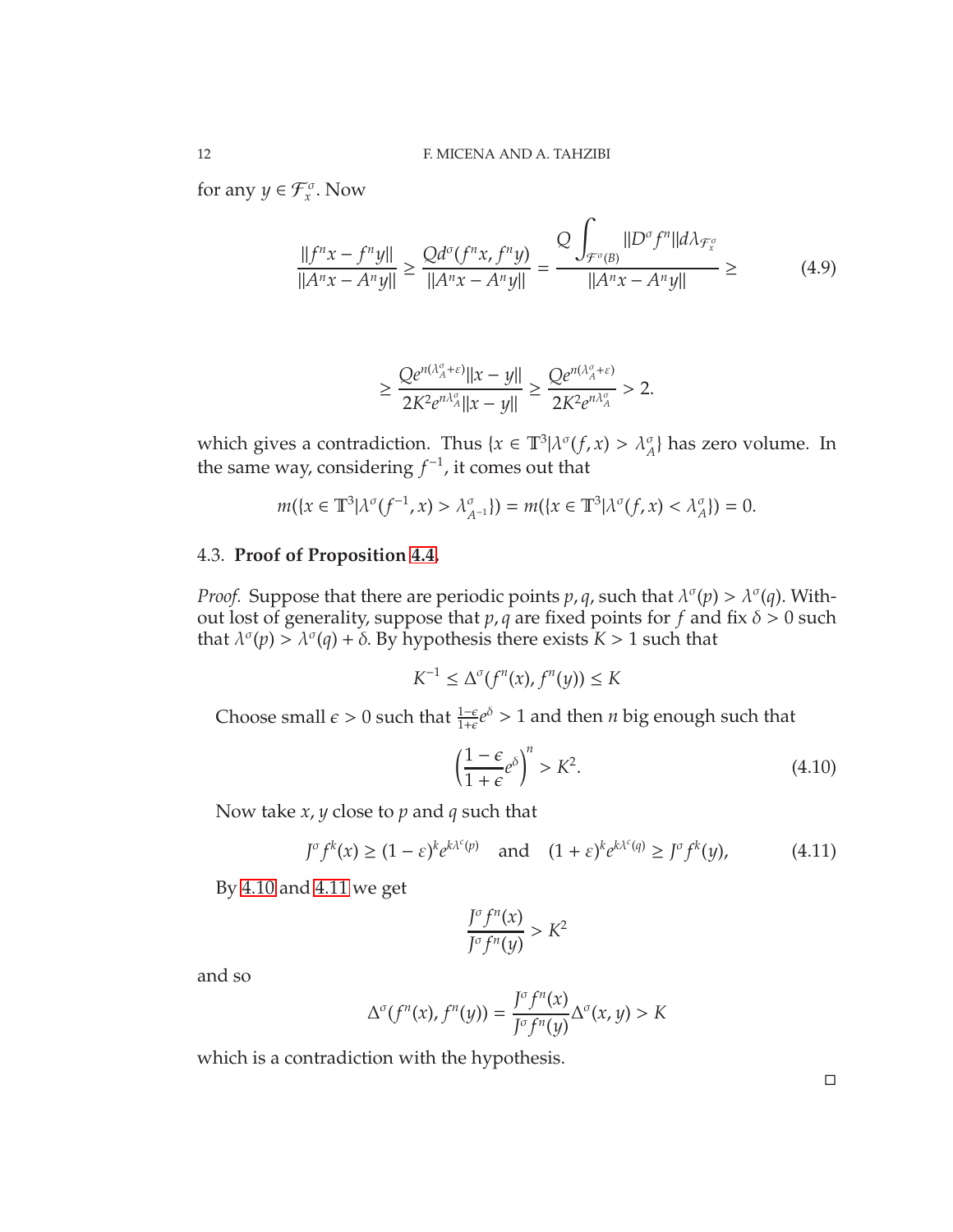### 5. U.B.D. Property and Rigidity for Anosov Diffeomorphisms

In this section we prove theorem [2.3.](#page-4-0)

*Proof.* We divide the proof into two steps where in the first step we prove constancy of the unstable periodic data and in the second one we deal with the central periodic data. The proof of the second step takes almost all of this section.

If  $\mathcal{F}^u$  has the U.B.D. property, by density of  $\mathcal{F}^u$  and Proposition [4.4](#page-9-5) the unstable periodic data is constant, i.e.  $\lambda^u(p) = \lambda^u(q)$  for any two periodic point  $p$ , *q*. By Anosov Closing lemma this implies that  $\lambda^u_f$  $f^u = \lambda^u_f$  $f_f^u(p)$  for a.e. *x*, where  $p$ is a periodic point. Again since  $\mathcal{F}^u$  has U.B.D property, by theorem [2.1](#page-3-0)  $\lambda^u_\mu$  $f^u = \lambda^u_A$ *A* for a.e. point. Then  $\lambda^u_f$  $\lambda_f^u(p) = \lambda_A^u$  $^{\mu}_{A}$  for all periodic point *p* for *f*.

Now we claim that the central periodic data is also constant. To prove this we study Lipschitzness of the central holonomy inside center-unstable plaques. In what follows  $\Delta^{c}(x, y)$  is defined similar to  $\Delta^{u}$  for the points *x*, *y* on the same weak unstable leaf. It is clear that the propositions [4.3](#page-9-3) and [4.4](#page-9-5) can be applied for  $\sigma = c$ .

**Lemma 5.1.** *There exists*  $C > 0$  *such that for any*  $x \in \mathbb{T}^3$  *and*  $y \in \mathcal{F}_x^u$  *and any unstable leaf inside* F *cu*(*x*) *the central holonomy satisfies:*

$$
C^{-1}d^{u}(x, y) \leq d^{u}(h(x), h(y)) \leq C d^{u}(x, y)
$$

*Proof.* By proposition [3.7](#page-7-0) central holonomy is bi-Lipschitz for distant points. But the constancy of unstable Lyapunov exponent on all periodic points implies that in fact the holonomy is bi-Lipshitz. The proof appears in Gogolev result and we just recall it here. Take  $y \in \mathcal{F}_x^u$  and  $h(x)$ ,  $h(y)$  the images by central holonomy. With an abuse of notation we denote by  $d^u$  the pseudo distance along the weak unstable leaves given by  $d^u(x, y)$  :=  $\int^{\tilde{y}}$ *x*  $\Delta^{c}(x, z)d\lambda_{\mathcal{F}_{x}^{c}}(z)$  as used in [\[9\]](#page-21-12). Observe that  $d^u(f(x), f(y)) = J^u f(x) d^u(x, y)$ . Let  $\overline{n} \in \mathbb{N}$  such that  $d^u(f^n(x), f^n(y)) \ge$ 1 then

$$
\frac{d^{u}(h(f^{n}(x)), h((f^{n}(y)))}{d^{u}(f^{n}(x), f^{n}(y))} = \frac{f^{u}(h(f^{n}(x)))}{f^{u}(f^{n}(x))} \frac{d^{u}(h(x), h(y))}{d^{u}(x, y)}
$$

Now using Livschitz we conclude that  $J^{\mu}f$  is cohomologous to a constant function and the transfer function is continuous and consequently  $D^u(h(f^n(x)))$  $D^u(f^n(x))$ is bounded. By the choice of *n* and proposition [3.7](#page-7-0) the left hand side of the above equality is also bounded. So we conclude that *d u* (*h*(*x*), *h*(*y*)) *d u* (*x*, *y*) is bounded independent of  $d^u(x, y)$  and independent of the length of central plaque jointing  $x \text{ to } \hat{h}(x).$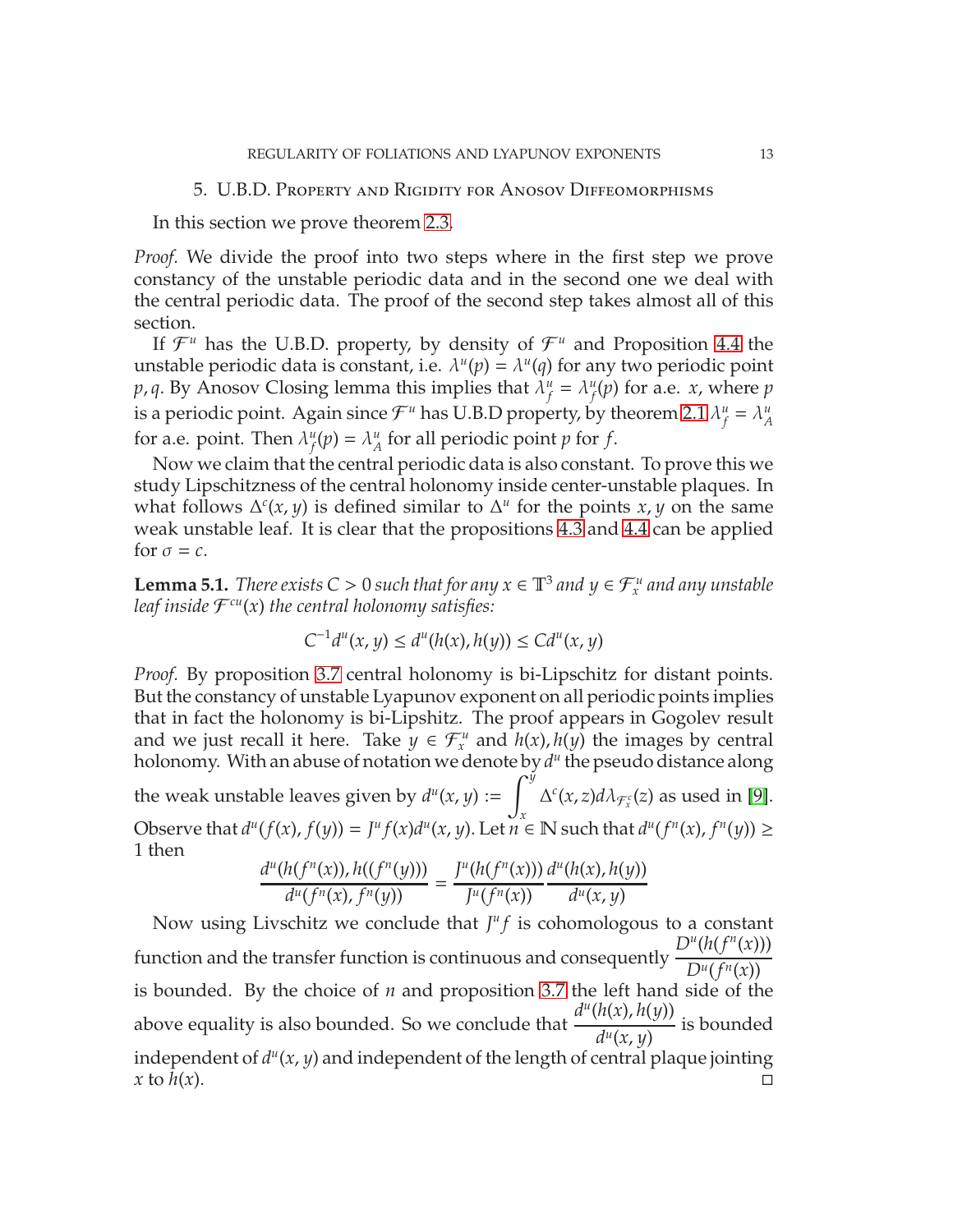Now we estimate the Lipschitz constant as follows.

**Lemma 5.2.** Let  $\mathcal{F}_x^{cu}$  be a leaf and h the central holonomy inside it. Restricting the *domain of h to an small segment* [*x*, *a*]*, the Lipschitz constant of the holonomy is compared with* ∆ *c* (*x*, *y*).

<span id="page-13-3"></span>**Corollary 5.3.** *There exists a constant*  $D > 0$  *such that for any x and any*  $y \in \mathcal{F}_x^c$ 

$$
\Delta^c(f^n(x), f^n(y)) = O(1)
$$

*and in particular all periodic points of f have the same central Lyapunov exponent.*

*Proof.* (of lemma) Consider  $y = h(x)$  (see figure 1.) and take  $\varepsilon > 0$  such that  $\varepsilon \ll \lambda_{\mathcal{F}^u}([x,a])$ . Build rectangles  $R_1, R_2$  such that  $\lambda_{\mathcal{F}_z^c}(\mathcal{F}_z^c \cap R_i) = \varepsilon, i = 1,2$ . The Lebesgue measure of center-unstable leaf  $\lambda_{\mathcal{F}^{cu}}$  desintegrate to conditional measures on central leaves which are absolutely continuous with respect to  $\lambda_{\mathcal{F}^{c}(\lambda)}$  and  $\hat{\lambda}_{\mathcal{F}^{cu}}$  is the quotient measure:

<span id="page-13-0"></span>
$$
\lambda_{\mathcal{F}^{cu}}(R_i) = \int_{[x,a]_{u}} d\hat{\lambda}_{\mathcal{F}^{cu}}(z) \int_{\mathcal{F}_z^c \cap R_i} \rho_z(t_i) d\lambda_{\mathcal{F}_z^c}(t_i), \quad i = 1, 2. \tag{5.1}
$$



Figure 1. Central holonomy inside center-unstable leaf

We know that ([\[18\]](#page-21-0)) for  $z_i \in \mathcal{F}_z^c$ ,

<span id="page-13-1"></span>
$$
\frac{\rho_z(t_1)}{\rho_z(z)} = \Delta^c(z, t_1) \text{ and } \frac{\rho_z(t_2)}{\rho_z(z)} = \Delta^c(z, t_2) = \Delta^c(z, h(z))\Delta^c(h(z), t_2). \tag{5.2}
$$

As *z*, *h*(*z*) belongs respectively to the local unstable leaf of *x* and *y* and the center holonomies are uniform bi-Lispchitz, we have

<span id="page-13-2"></span>
$$
\Delta^{c}(z, h(z)) \sim \Delta^{c}(x, y). \tag{5.3}
$$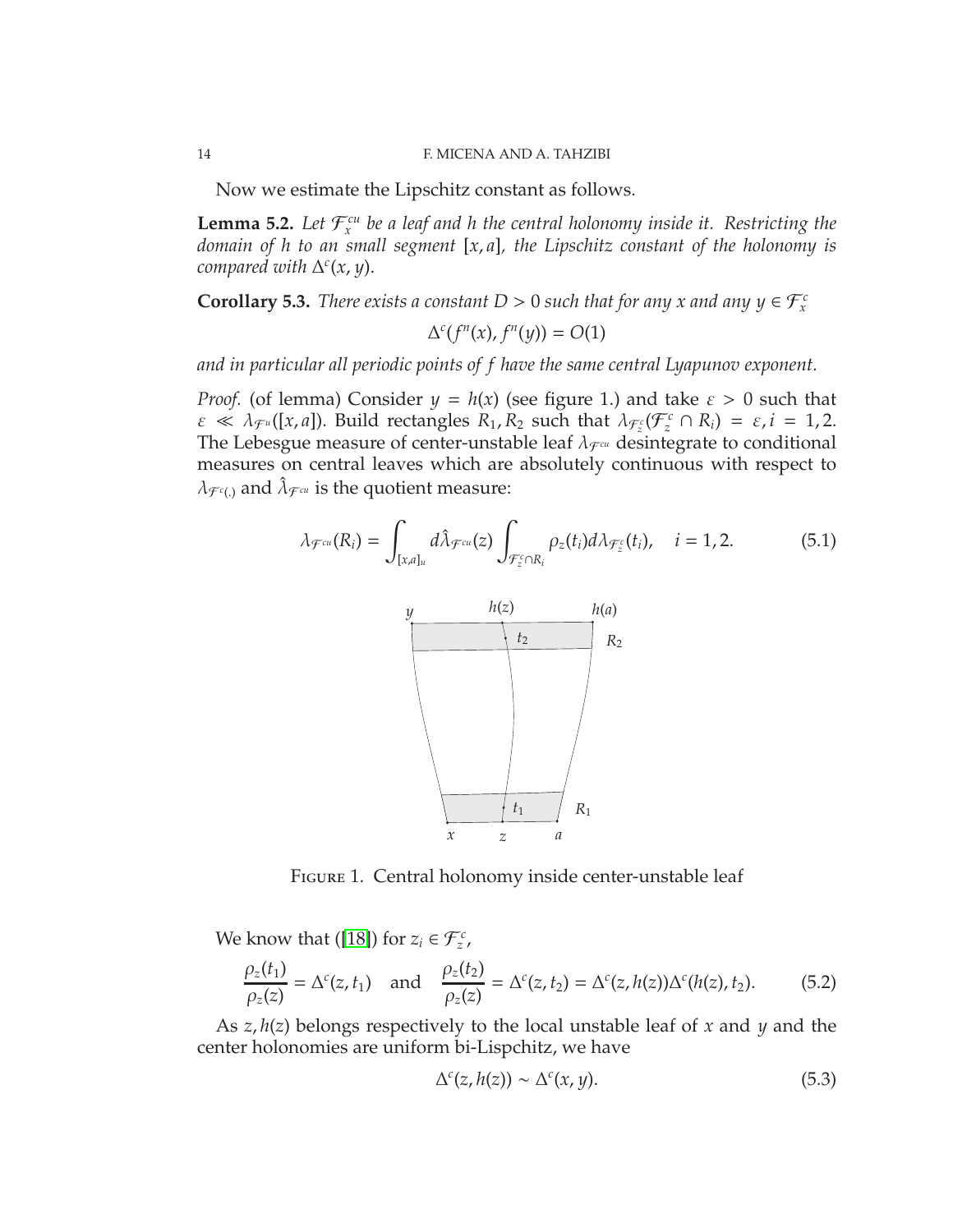Substituting,

$$
\int_{\mathcal{F}_z^c\cap R_i}\rho_z(t)d\lambda_{\mathcal{F}_z^c}(t)=\int_{\mathcal{F}_z^c\cap R_i}\rho_z(z)\Delta^c(z,t)d\lambda_{\mathcal{F}_z^c}(t)
$$

in [5.1](#page-13-0) and using [5.2,](#page-13-1) [5.3](#page-13-2) we have

$$
\frac{\lambda_{\mathcal{F}^{cu}}(R_2)}{\lambda_{\mathcal{F}^{cu}}(R_1)} \sim \Delta^c(x,y) \times \frac{\displaystyle\int_{[x,a]_u} d\hat{\lambda}_{\mathcal{F}^{cu}(z)} \int_{\mathcal{F}_z^c \cap R_2} \Delta^c(h(z),t_2) d\lambda_{\mathcal{F}_z^c}(t_2)}{\displaystyle\int_{[x,a]_u} d\hat{\lambda}_{\mathcal{F}^{cu}(z)} \int_{\mathcal{F}_z^c \cap R_1} \Delta^c(z,t_1) d\lambda_{\mathcal{F}_z^c}(t_1)}
$$

Finally observe that  $t_1$ ,  $t_2$  belong to local central leaf of  $z_1$  and  $h(z_1)$ . As central leaf is the weak unstable foliation we again use lemma [4.1](#page-8-1) to conclude that both  $\Delta^c(z, t_1)$  and  $\Delta(h(z), t_2)$  are close to one. This implies that

$$
\frac{\lambda_{\mathcal{F}^{cu}}(R_2)}{\lambda_{\mathcal{F}^{cu}}(R_1)} \sim \Delta^c(x,y).
$$

As  $\epsilon$  is small the Lebesgue measure of  $R_i$  is compared with the product of base and length and consequently the above relation shows that  $\Delta^c(x, y)$  is compared with the Lipschitz constant of the central holonomy.

*Proof.* (of corollary) In the above lemma we have proved that  $\Delta^c(x, y)$  is comparable with the Lipschitz constant of the central holonomy which is the same for all center-unstable plaques in the manifold. Just substitute *x* and *y* by  $f^n(x)$ and  $f<sup>n</sup>(y)$ . Now, use Proposition [4.4](#page-9-5) and density of center manifold to conclude that  $\lambda^c(p) = \lambda^c(q)$  for any two periodic points *p*, *q*.

Now as the central periodic data is constant by Anosov closing lemma we conclude that  $\lambda^c(f, x) = \lambda^c(p)$  for any periodic point *p*. Using corollary [5.3](#page-13-3) and Proposition [4.3](#page-9-3) we conclude that  $\lambda^c(f, x) = \lambda^c(A)$ .

Since *f* and *A* are conservative diffeos

$$
0 = \lambda_f^u(p) + \lambda_f^c(p) + \lambda_f^s(p) = \lambda_A^u + \lambda_A^c + \lambda_A^s \Rightarrow \lambda_f^s(p) = \lambda_A^s
$$

for every periodic point *p* of *f*. So, *f* and *A* have the same periodic data, up to change of *f* by  $f^2$ . Using [\[11\]](#page-21-11), *f* is  $C^{1+\theta}$  conjugated to *A*, for some positive  $\theta$ .  $\Box$ 

**Corollary 5.4.** *Let f*, *A like in previous theorem, then are equivalents:*

- (1) F *<sup>u</sup> has U.B.D. property,*
- (2)  $f$  is  $C^{1+\theta}$  conjugate to  $\overline{A}$ , up to change  $f$  by  $f^2$ ,
- (3)  $f$  is differentialy conjugated to  $A$ , up to change  $f$  by  $f^2$ ,
- (4)  $f$  and  $A$  have the same periodic data, up to change  $f$  by  $f^2$ .

 $\Box$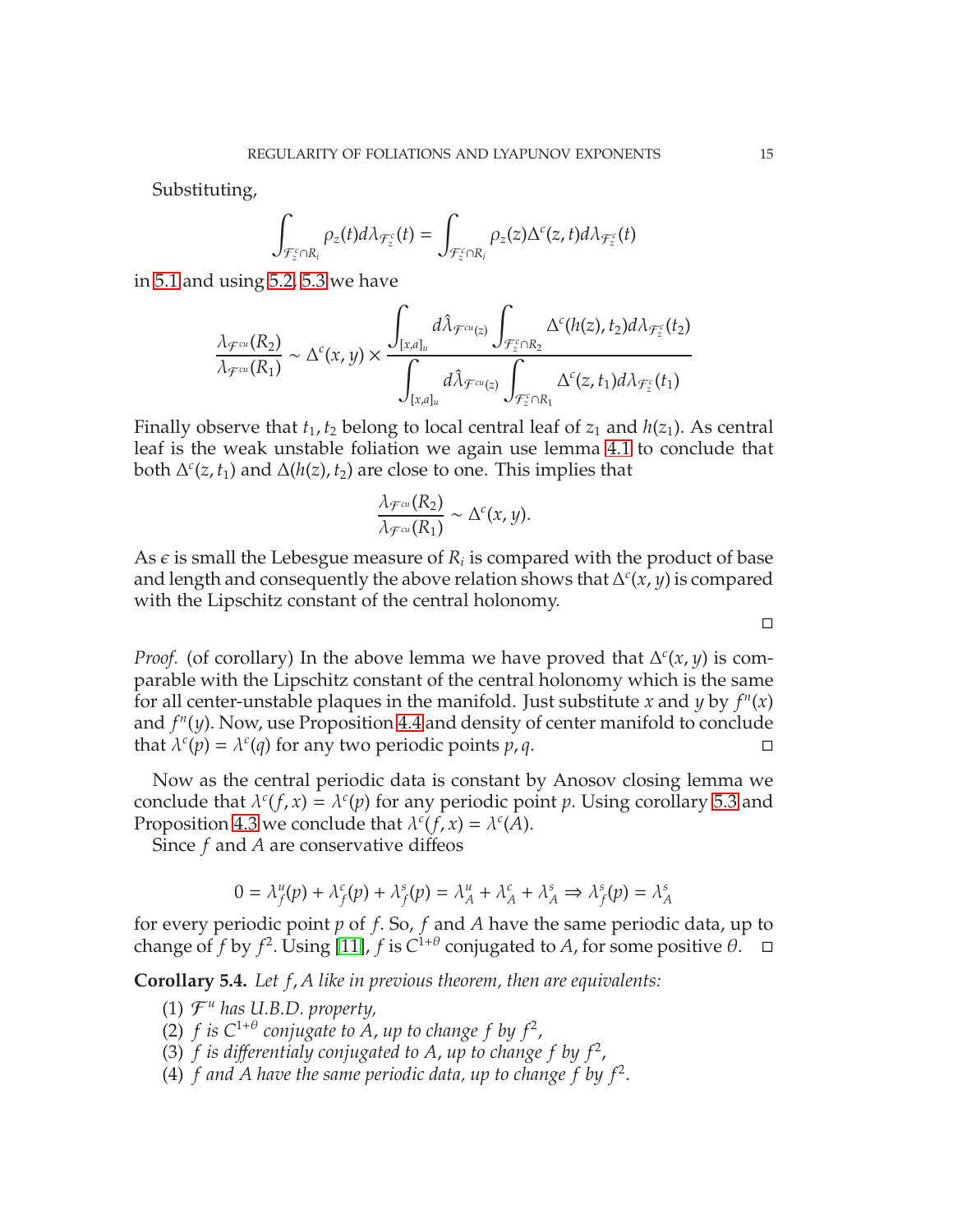#### 6. Local maxima for Lyapunov exponents

## 6.1. **Proof of theorem [2.4.](#page-4-1)**

*Proof.* We prove the statement on  $\lambda^u(f, \cdot)$ . Suppose by contradiction that there is a positive set  $Z \in \mathbb{T}^3$ , such that, for every  $x \in Z$  we have  $\lambda^u(f, x) > \lambda^u(A)$ . Since  $f$  is  $C^2$ , the unstable foliation  $\mathcal{F}^u$  for  $f$  is upper absolutely continuous, in particular there is a positive set *B* such that for every point  $x \in B$  we have

<span id="page-15-0"></span>
$$
\lambda_{\mathcal{F}_x^u}(\mathcal{F}_x^u \cap Z) > 0. \tag{6.1}
$$

Choose a  $p \in B$  satisfying [\(6.1\)](#page-15-0) and  $\varepsilon > 0$  a small number. Now consider a segment  $[x, y]_u \subset \mathcal{F}_p^u$  satisfying  $\lambda_{\mathcal{F}_p^u}([x, y]_u \cap Z) > 0$  such that the length of  $[x, y]_u$  is bigger than *M* as required in lemma [3.6](#page-6-2) and proposition [3.4.](#page-6-1) We can choose *M* such that

$$
||Ax - Ay|| < (1 + \varepsilon)e^{\lambda_A^u}||y - x||
$$

and

$$
\frac{\|fx - fy\|}{\|Ax - Ay\|} < 1 + \varepsilon.
$$

whenever  $d^u(x, y) \geq M$ . The above equation implies that

$$
||fx - fy|| < (1 + \varepsilon)^2 e^{\lambda_A^u} ||y - x||.
$$

Inductively, we assume that for  $n \geq 1$  we have

<span id="page-15-1"></span>
$$
||f^{n}x - f^{n}y|| < (1 + \varepsilon)^{2n} e^{n\lambda_{A}^{n}}||y - x||. \tag{6.2}
$$

Since *f* expands uniformly on the *u*−direction we have  $d^u(f^n x, f^n y) > M$ , it leads

$$
||f(f^{n}x) - f(f^{n}y)|| \le (1 + \varepsilon) ||A(f^{n}x) - A(f^{n}y)||
$$
  

$$
< (1 + \varepsilon)^{2} e^{\lambda_{A}^{n}} ||f^{n}x - f^{n}y||
$$
  

$$
< (1 + \varepsilon)^{2(n+1)} e^{(n+1)\lambda_{A}^{n}}.
$$

For each  $n > 0$ , let  $A_n \subset Z$  be the following set

$$
A_n = \{x \in Z: \ \|D^u f^k\| > (1 + 2\varepsilon)^{2k} e^{k\lambda_A^u} \text{ for any } k \ge n\}.
$$

We have  $m(Z) > 0$  and  $A_n \uparrow Z$ . Consider a big *n* and  $\alpha_n > 0$  such that *Leb*<sub> $\mathcal{F}_{p}^{u}([x,y]_{u} \cap A_{n}) = \alpha_{n} L e b_{\mathcal{F}_{p}^{u}}([x,y]_{u})$ . Note that when *n* increases to infinity</sub> the proportion  $\alpha_n$  converges to

$$
Leb_{\mathcal{F}_p^u}([x,y]_u \cap Z).
$$

We can assume with lost generality  $\alpha_n > \alpha_0 > 0$  for any  $n > 1$ . Then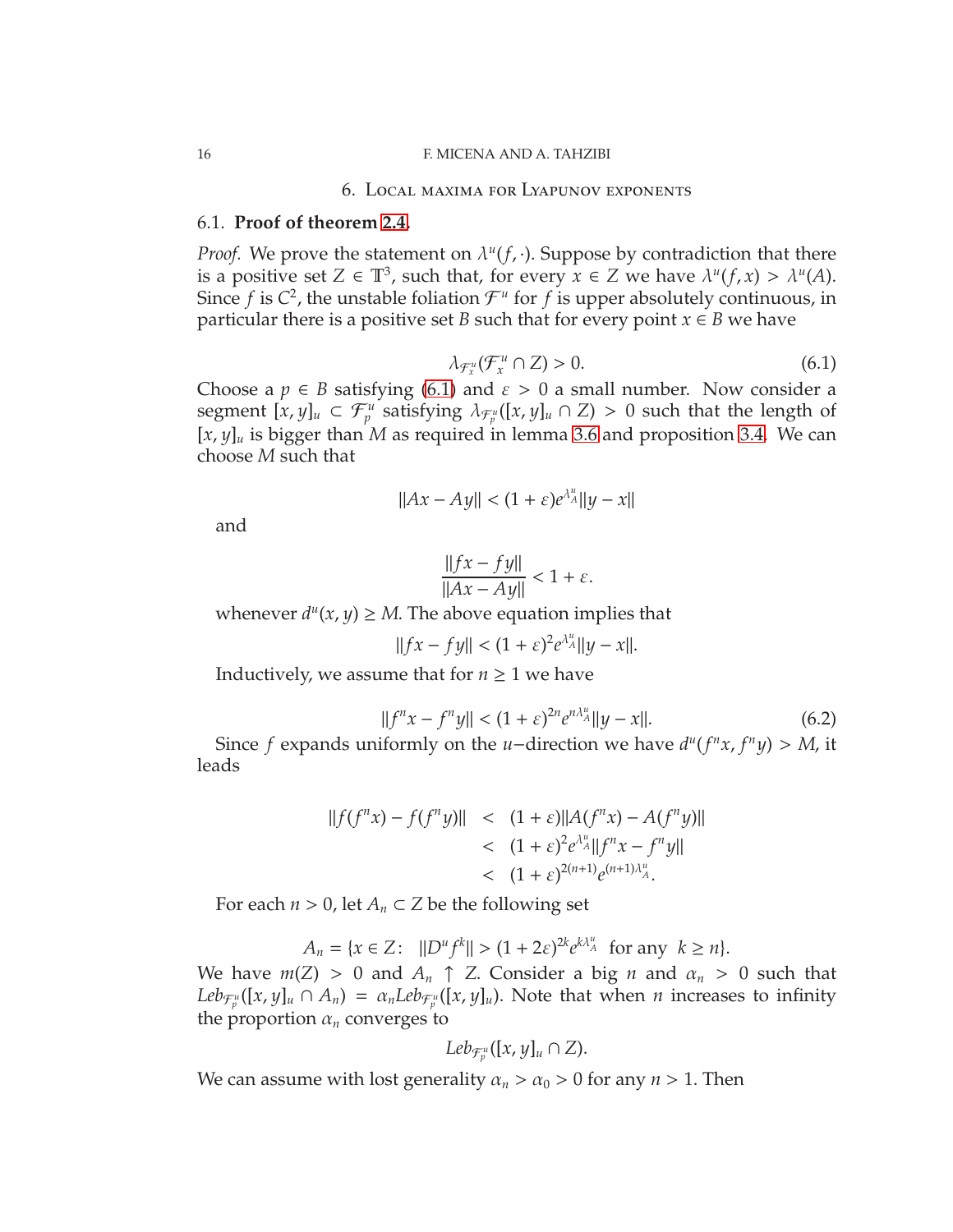<span id="page-16-0"></span>
$$
||f^{n}x - f^{n}y|| > Q \int_{[x,y]_{u} \cap A_{n}} ||Df^{n}(z)|| d\lambda_{\mathcal{F}_{p}^{u}}(z) > \qquad (6.3)
$$

$$
> Q(1+2\varepsilon)^{2n} e^{n\lambda_A^n} \lambda_{\mathcal{F}_p^u}([x,y]_u \cap A_n)
$$
 (6.4)

$$
> \alpha_0 Q (1 + 2\varepsilon)^{2n} e^{n\lambda_A^n} \|x - y\|.
$$
 (6.5)

The inequalities [\(6](#page-16-0).2) and (6.5) give a contradiction. We conclude that  $\lambda^u(f, x) \leq$  $\lambda^u(A)$ , for almost everywhere  $x \in \mathbb{T}^3$ . Considering the inverse  $f^{-1}$  we conclude that  $\lambda^{s}(A) \leq \lambda^{s}(f, x)$  for almost every  $x \in \mathbb{T}^{3}$ . С *редативно стали в других* производительно с производительно с принятий и с производительно с пр<br>С редакции с производительно с производительно с производительно с производительно с производительно с произво<br>В редакци

The above arguments also can be used to prove similar statements for absolutely continuous central foliations of Anosov diffeomorphisms.

**Theorem 6.1.** *Consider*  $f: \mathbb{T}^d \to \mathbb{T}^d$ ,  $d \geq 1$ , a  $C^2$  *Anosov, conservative with partially hyperbolic structure di*ff*eomorphism, such that* dim *E c*  $f_f^c = 1$ . Let  $A: \mathbb{T}^d \to \mathbb{T}^d$ , *the linearization f*. *Suppose that* F *c is quasi isometric, upper absolutely continuous foliation and*  $\lambda^c(f, \cdot) > 0$ , *for a.e.*  $x \in \mathbb{T}^d$ , *then*  $\lambda^c(f, \cdot) \le \lambda^c$  $\sum_{A}^{c}$ , *a.e.*  $x \in \mathbb{T}^d$ 

*Proof.* By [\[12\]](#page-21-8) we have *A* is partially hyperbolic and dim *E c*  $f_f^c = \dim E_f^c$  $\frac{c}{A}$ . Since *f* is Anosov with partially hyperbolic structure, then by propositions [3](#page-6-0).3 and [3](#page-6-1).4, we have that *A* is Anosov and  $\lambda^c$  $\frac{c}{A} > 0$ . for a.e. Furthermore there is  $\mu > 1$ , such that  $||D^cf(x)|| > \mu$ , for any  $x \in \mathbb{T}^3$ . In the other words, f has uniform expansion in the center direction. Since  $\mathcal{F}_f^c$  $f_f^c$  is quasi isometric, we can apply the same argument of the previous theorem, and we conclude  $\lambda^c(f, \cdot) \leq \lambda^c_f$  $^c_A$ , a.e.  $x \in \mathbb{T}^d$ . . In the control of the control of the control of the control of the control of the control of the control of t<br>In the control of the control of the control of the control of the control of the control of the control of t

### 7. Topology of central leaves

To prove theorem [2.6](#page-5-0) we show that U.B.D property of central foliation implies that for almost every *x* we have  $\lambda^{c}(x) = \lambda^{c}(x)$  $\alpha_A^c$ . Consequently *A* has compact central leaves and by leaf conjugacy between *f* and *A* the same is true for *f*.

The idea of the proof is similar to that of theorem [2.1.](#page-3-0) However a main difficulty here is that we do not know have a formula for the density of the desintegration along central foliation. Let

$$
Z=\{x\in \mathbb{T}^3 | \lambda^c(f,x)>\lambda^c_A\}
$$

and  $\varepsilon > 0$  be a small number. Define

$$
A_n = \{x \in Z \mid ||Df^m(x)|E_x|| > e^{m(\lambda_A^c + \varepsilon)} \text{ for all } m \ge n\}.
$$

Take *n* large enough such that

$$
m(A_n) > \alpha
$$
 and  $\frac{Q\alpha e^{n(\lambda_A^{\sigma} + \varepsilon)}}{4Ke^{n\lambda_A^{\sigma}}} > 2.$  (7.1)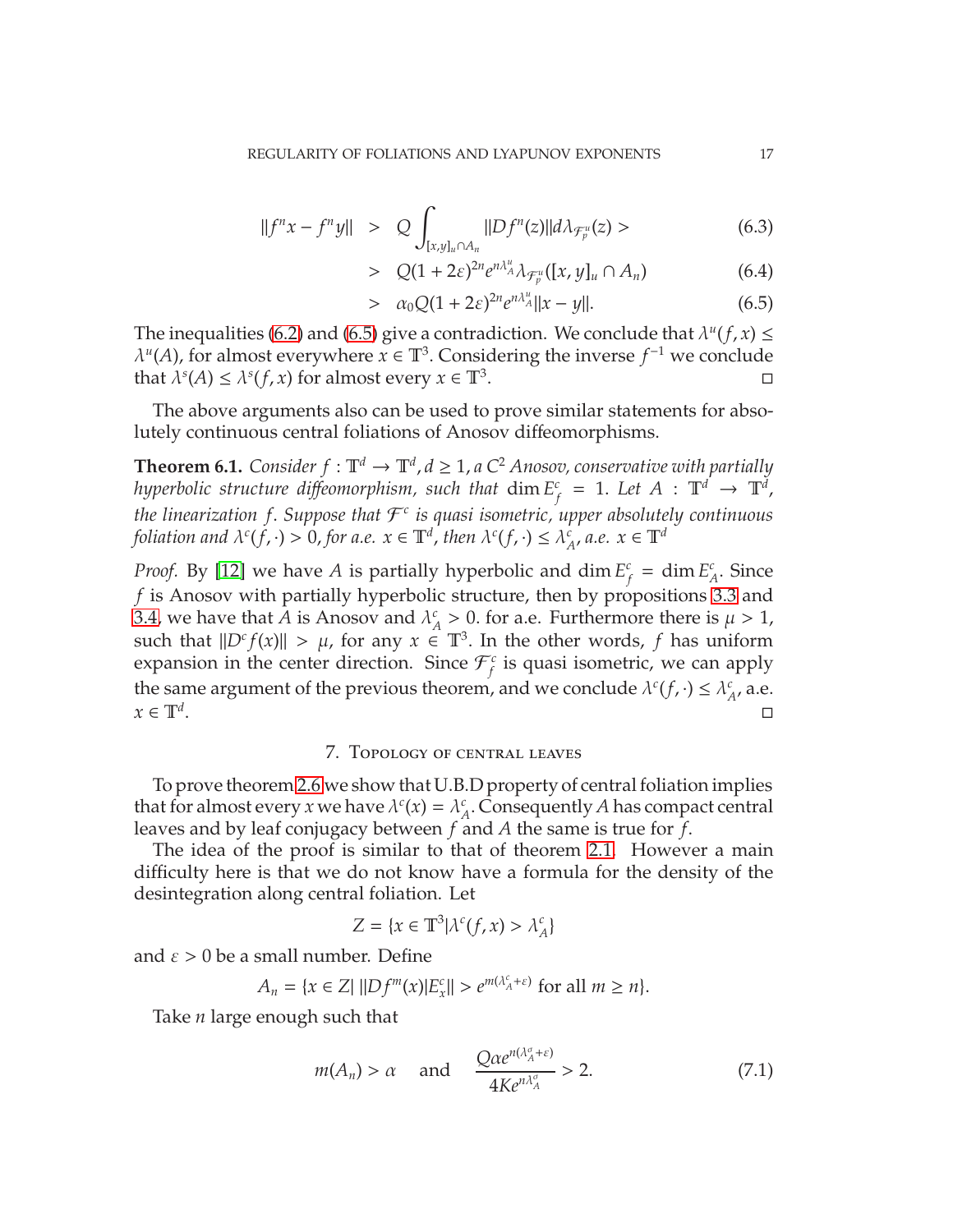for some positive  $\alpha > 0$  which will be fixed. We choose M satisfying [4.7](#page-10-1) and [4.8](#page-10-2) for  $\sigma = c$ .

Now the idea is to find a central plaque  $\mathcal{F}_x^c$  of size *M* such that  $Leb_x(A_n) \ge$ α/2*K*. Of course, if we could provide a measurable partition of *M* into plaques of size *M* by Rokhlin decomposition we would get a plaque such that  $m_x(A_n) \ge \alpha$ and by definition  $Leb_x(A_n) \ge \alpha/K$ . As we ignore the existence of such partition we construct a partition covering of a large measurable subset of  $\mathbb{T}^3$  in the next subsection.

Let us complete the proof of the theorem assuming the existence of such plaque. The idea is to get the same contradiction as in the proof of theorem [2.1.](#page-3-0) More precisely, we get similar to (6.[5\)](#page-16-0)

$$
\frac{||f^n x - f^n y||}{||A^n x - A^n y||} \ge \frac{Q \int_{\mathcal{F}_x^c(B)} ||Df^n| E^c ||d\lambda_{\mathcal{F}_x^c}}{||A^n x - A^n y||} \ge \frac{Q \alpha e^{n(\lambda_A^c + \varepsilon)} ||x - y||}{4Ke^{n\lambda_A^c} ||x - y||} \ge \frac{Q \alpha e^{n(\lambda_A^c + \varepsilon)}}{4Ke^{n\lambda_A^a}} > 2.
$$
\n(7.2)

To find such a plaque we need to construct a measurable partition by plaques as follows.

7.0.1. **Measurable partition by long plaques.** It is more convenient to work in the universal covering  $\pi : \mathbb{R}^3 \to \mathbb{T}^3$ . We lift the foliations to  $\mathbb{R}^3$  and use the same notations  $\mathcal{F}_x^{\sigma}$  for the leaf passing through *x* in  $\mathbb{R}^3$ . First we recall a nice property of central foliation proved in Hammerlind:

**Proposition 7.1.** *There is a constant*  $R_c$  *such that for all*  $x \in \mathbb{R}^3$ ,  $\mathcal{F}_x^c \in U_{R_c}(\mathcal{A}_x^c)$  *where*  $U_{R_c}(\mathcal{A}_x^c)$  *denote the neighbourhood of radius*  $R_c$  *around the central leaf of A through x.* 

For *M* large enough, we take *D* a ball centered at  $O \in \mathbb{R}^3$  of radius *M*, transverse to F *<sup>c</sup>* and in the *su*−leaf of *A*. Now saturate *D* by central plaques of size  $M$  and let  $\hat{D} := \bigcup_{z \in D} \mathcal{F}^c_z$ *z*,*M* .

**Lemma 7.2.** If M is large enough there exists a plaque  $\mathcal{F}_{z}^{c}$ *z*,*M such that*

$$
Leb_z(\pi^{-1}(A_n)) \geq \alpha/2K.
$$

*Proof.* Recall that  $m(A_n) \ge \alpha$ . As *M* is large,  $\hat{D}$  will include a large number *N*(*M*) of fundamental domains (cubes) where  $\pi$  is invertible. That is  $C_i \subset \hat{D}$  where  $C_i$ are unitary cubes for  $i = 1, \dots, N(M)$ . However  $\hat{D}$  may intersect partially  $\tilde{N}(M)$ other fundamental cubes, i.e  $\hat{D} \cap \tilde{C}_i \neq \emptyset$  but  $\tilde{C}_i \notin \hat{D}$  for  $i = 1, \dots, \tilde{N}(M)$ . By the above proposition we claim that

$$
\lim_{M \to \infty} \frac{\tilde{N}(M)}{N(M)} = 0.
$$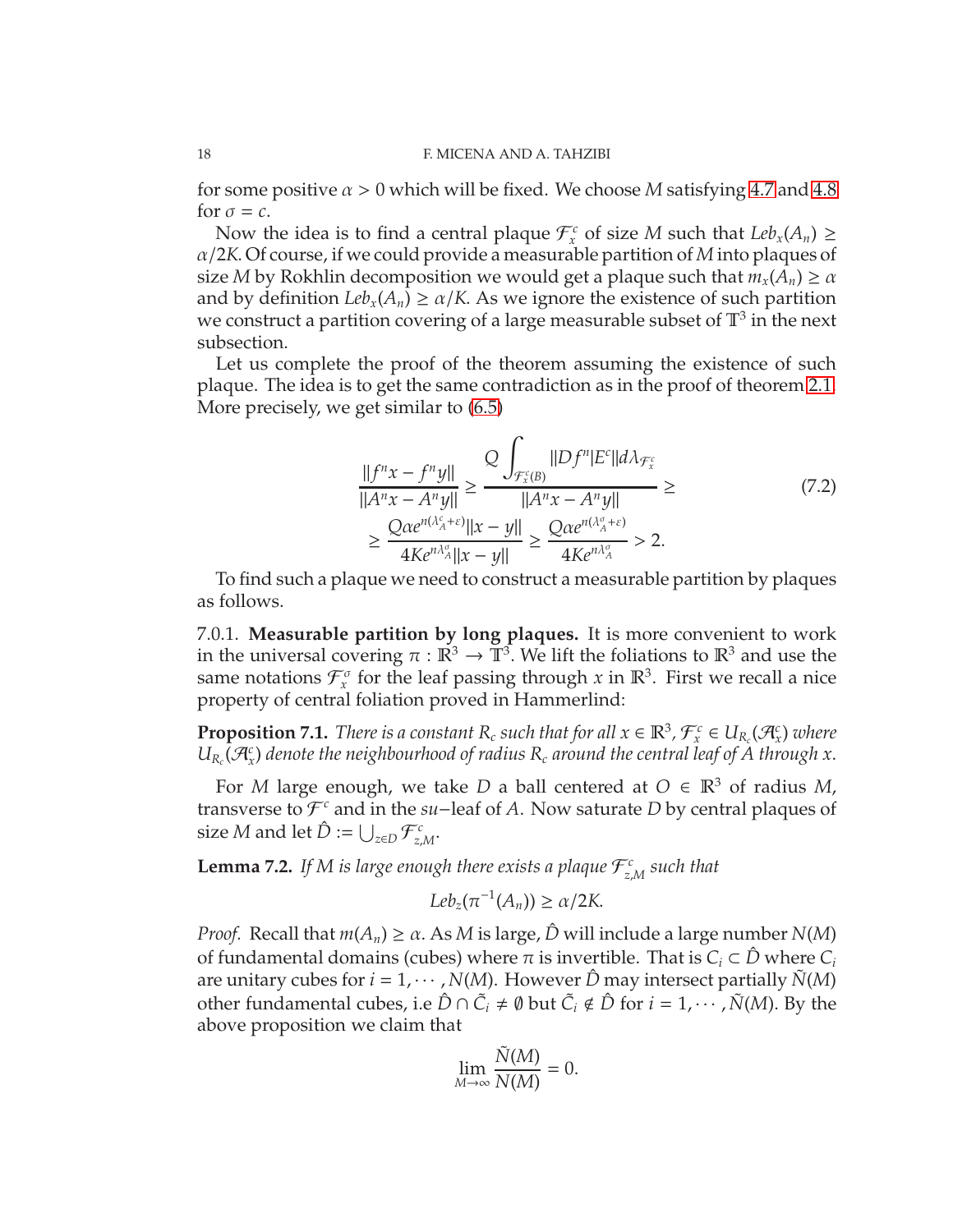So for large enough *M* we have

$$
m(\pi^{-1}(A)_n) \cap \hat{D}) \ge \frac{\alpha N(M)}{N(M) + \tilde{N}(M)} \ge \alpha/2.
$$

Now we desintegrate along the plaques in  $\hat{D}$  by Rokhlin we get plaques such that  $m_z(\pi^{-1}(A_n)) \ge \alpha/2$  and by definition [1.3](#page-2-0) of uniform bounded density property, it yields that  $Leb_z(\pi^{-1}(A_n)) \ge \alpha/2K$ .

 $\Box$ 

### 8. Appendix

Here we prove the proposition [3.7.](#page-7-0)

**Definition 8.1.** *Let x, y different points such that*  $y \in \mathcal{F}_x^u$ *. Define*  $Q_\infty(x, y) \subset \mathcal{F}_x^{cu}$ being the strip limited by center leaves  ${\mathcal F}_x^c$  and  ${\mathcal F}_y^c$ ,

**Lemma 8.2** (Geometric Control). Let  $f : \mathbb{T}^3 \to \mathbb{T}^3$  be a partially hyperbolic dif*feomorphism. Then there exists a positive constants C* > 1 *such that for any strip Q*∞(*x*, *y*), *we have*

$$
C^{-1} \leq d^u(z, h_u(z)) \leq C,
$$

 $z$  *where*  $z \in \mathcal{F}^c_x$  and  $h_u(z) = \mathcal{F}^u_z \cap \mathcal{F}^c_y$ , the image of  $z$  by unstable holonomy  $h_u : \mathcal{F}^c_x \to$  $\mathcal{F}^c_y$ .

*Proof.* First fix  $x, y \in \mathbb{T}^3$  such that  $y \in \mathcal{F}_x^u$  and  $d^u(x, y) = 1$ . Consider the foliations in the covering space  $\mathbb{R}^3$  and take the strip  $Q_\infty(x, y)$ . Let  $h : \mathbb{R}^3 \to \mathbb{R}^3$ , be as in theorem [3.5,](#page-6-3) leading leaves of  $\mathcal{F}^c$  in leaves of  $\mathcal{F}^c_A$  where *A*, is the linearization of *f*. Call  $L_x = h(\mathcal{F}_x^c)$  and  $L_y = h(\mathcal{F}_y^c)$ .

Suppose that there is a sequence  $x_n \in \mathcal{F}^c_x$ , such that  $d^u(x_n, y_n) \to 0$ , where  $y_n = h_u(x_n)$ . By continuity of *h*, we have

$$
||h(x_n) - h(y_n)|| \to 0 \Rightarrow d(L_x, L_y) = 0,
$$

that is the contradiction and it proves that the distance of *z* and  $h_u(z)$  is bounded below,  $d^{u}(z, h_{u}(z)) \geq \eta$ .

Now we prove that the distances are bounded above uniformly. Suppose that there is a sequence  $x_n \in \mathcal{F}_f^c(x)$ , such that  $d^u(x_n, y_n) \to +\infty$ , where  $y_n = h_u(x_n)$ . Construct  $z_n \in \mathcal{F}_y^c$ , as follows.

Let  $u_n = h(x_n)$ , and consider  $v_n$  a point on  $L_v$ , satisfying

$$
d(u_n,v_n)=d(L_x,L_y).
$$

Finally, consider  $z_n = h^{-1}(v_n)$ , we have

$$
||x_n - z_n|| = ||(x_n - h(x_n)) + (u_n - v_n) + (h(z_n) - z_n)|| \le d + 2\delta,
$$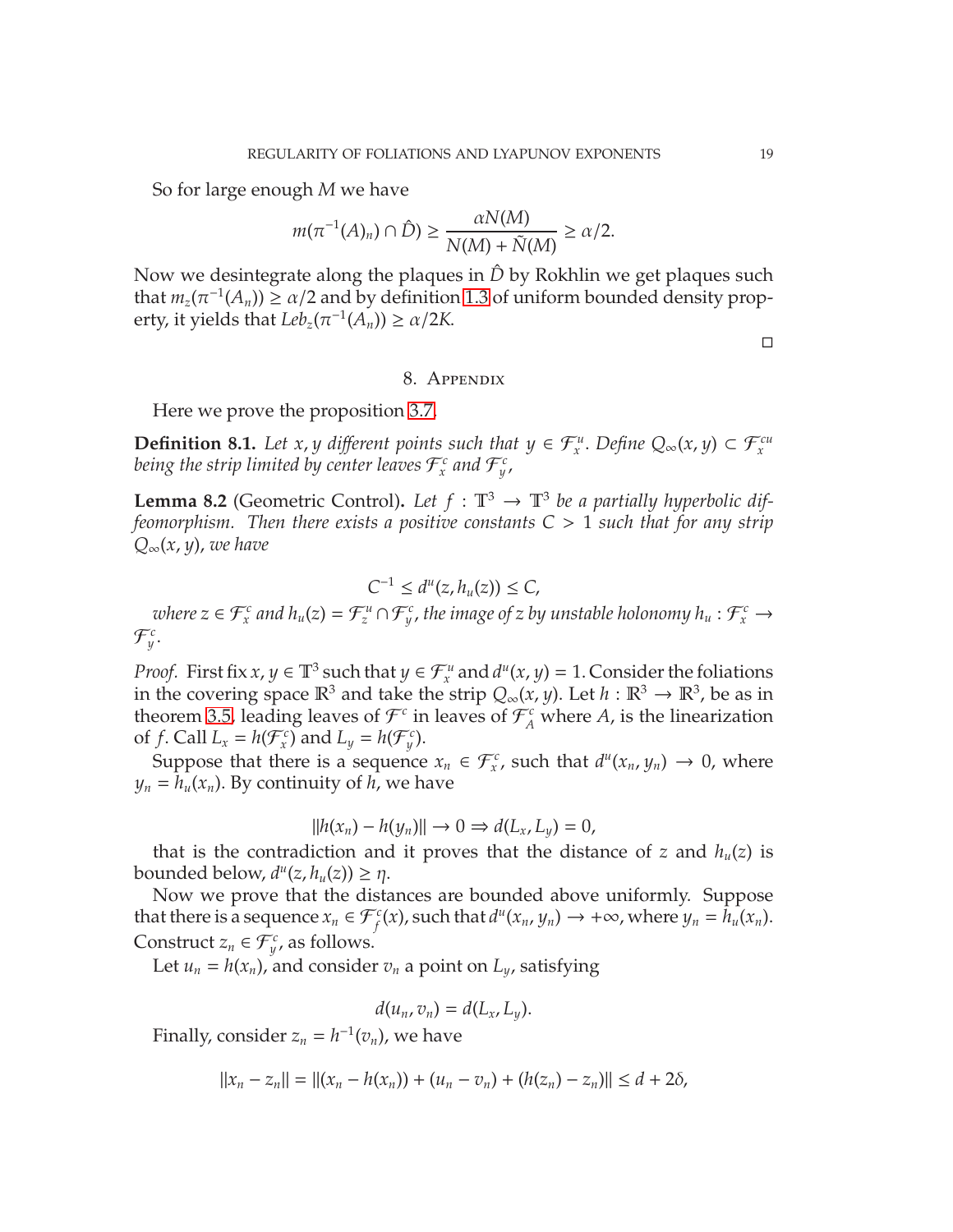such that  $d = dist(L_x, L_y)$  e  $\delta = ||h - id_{\mathbb{R}^3}||$ .

Consider the triangles  $\Delta_n$ , with vertices on  $x_n$ ,  $z_n$ ,  $y_n$ . Consider on each vertice the respective angles  $\tilde{x}_n$ ,  $\tilde{y}_n$ ,  $\tilde{z}_n$ .



Figure 2. Triangles ∆*n*.

Note that  $||x_n - y_n|| \to +\infty$  by quasi isometry of the foliation  $\mathcal{F}^u$ . Triangular inequality implies

$$
||x_n - z_n|| + ||y_n - z_n|| \ge ||x_n - y_n||
$$

and since  $||x_n - z_n||$  is bounded consequently

$$
||y_n - z_n|| \to +\infty.
$$

We have  $||x_n - y_n||$ ,  $||y_n - z_n|| \rightarrow +\infty$ , by proposition [3.3](#page-6-0) we have  $\widehat{y_n}$  converges to  $\theta = \angle(E^c)$  $^c_{A}$ <sup>*,* $^c_{A}$ <sup>*u*</sup><sub>*A*</sub></sup>  $\binom{n}{A}$  > 0. This gets a contradiction with  $|x_n - z_n|$  bounded. Then, there exists  $K > 0$ , such that  $d^u(z, h_u(z)) \le K$  for any  $z \in \mathcal{F}_x^c$ . So we conclude that for any unstables segments  $T$  and  $T'$  connecting  $\mathcal{F}^c_x$  and  $\mathcal{F}^c_y$  we have

<span id="page-19-0"></span>
$$
\frac{\eta}{K} \le \frac{\|T\|}{\|T'\|} \le \frac{K}{\eta'},\tag{8.1}
$$

where ||*T*|| denotes the length of a unstable segment *T*.

Consider now another unstable segment  $[a, b]_u$ , such that  $d^u(a, b) = 1$ . Define  $Q_{\infty}(a, b)$  the strip in  $\mathcal{F}_a^{cu}$  limited by center leaves  $\mathcal{F}_a^c$  and  $\mathcal{F}_b^c$  $\int_b^c$ . By density of foliations  $\mathcal{F}^{cu}$  and  $\mathcal{F}^c$ , and uniform convergence of holonomies  $h_u$  and  $h_c$ , we have from this and [\(8](#page-19-0).1) that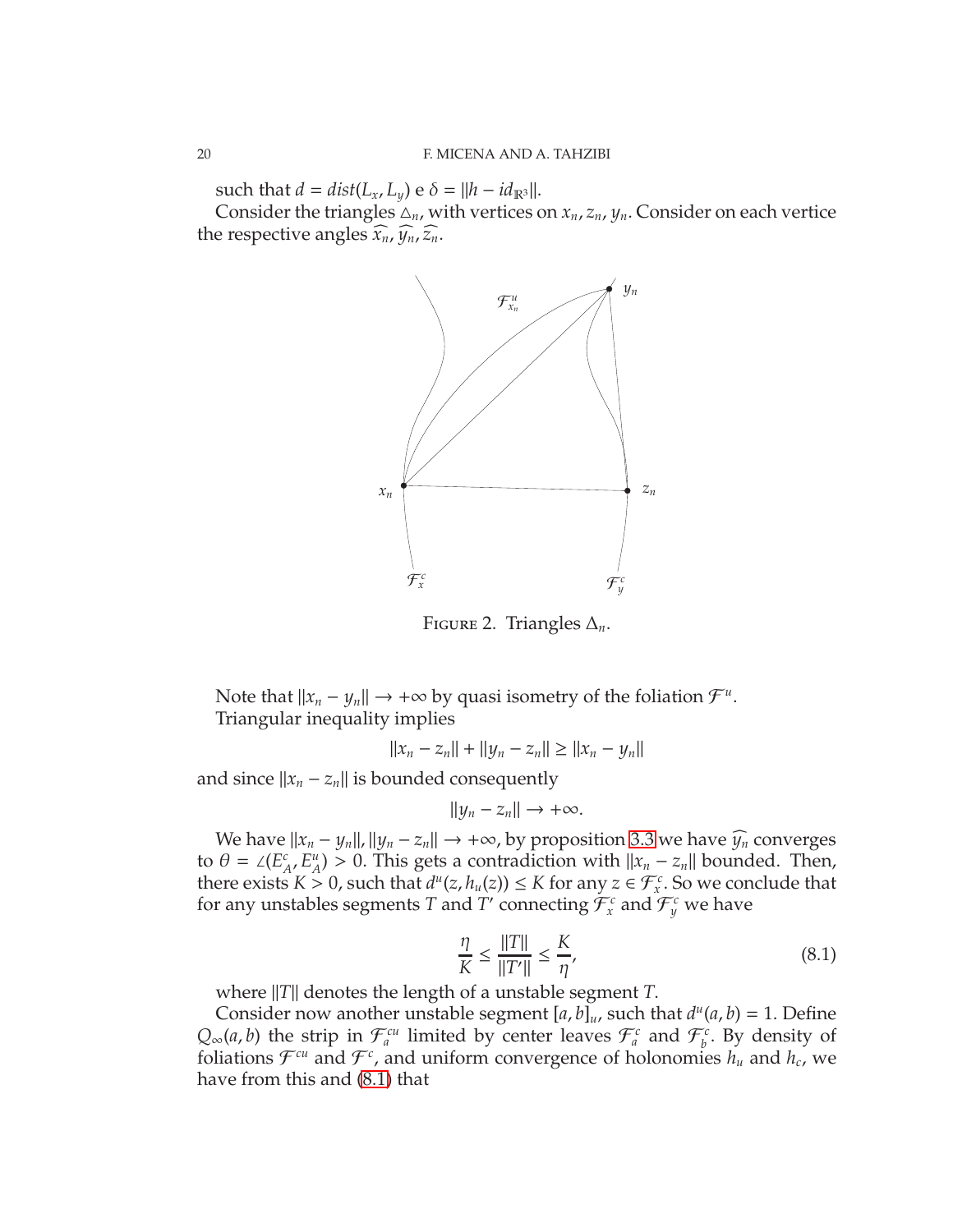$$
\frac{\eta}{2K} \le \frac{\|T\|}{\|T'\|} \le \frac{2K}{\eta}
$$
\n
$$
(8.2)
$$

for any unstables segments *T* and *T'* connecting  $\mathcal{F}_{a}^{c}$  and  $\mathcal{F}_{b}^{c}$  $\int_b^c$ , in particular when  $T' = [a, b]_u$ ,  $||T'|| = 1$ , we have

$$
\frac{\eta}{2K} \le ||T|| \le \frac{2K}{\eta}
$$

independent of the strip  $Q_{\infty}(a, b)$ .

Now we complete the proof of proposition [3.7.](#page-7-0) Consider the strip  $Q =$  $Q_{\infty}(x, y)$ , and unstables segments *T*, *T'* connecting  $\mathcal{F}^c_x$  and  $\mathcal{F}^c_y$ . Suppose that  $T = [a, b]_u$ , such that  $d^u(a, b) > 1$ . We claim that there is a universal constant *C* > 1 independent of *Q*, *x*, *y* such that

$$
C^{-1} \le \frac{\|T'\|}{\|T\|} \le C.
$$

To prove the claim, On  $[a, b]_u$  consider the partition  $[a, b]_u = [a_0, a_1]_u \cup [a_1, a_2]_u \cup$ ... ∪  $[a_{n-1}, a_n]_u$ , such that  $a_0 = a, a_n = b$ . Choose the points  $a_i, i = 1, ..., n-1$ satisfying  $d^u(a_{i-1}, a_i) = 1$  and  $d^u(a_{n-1}, b) \le 1$ . By the previous lemma, we have the length of *T'* is at most  $\frac{2nK}{\eta}$  and at least  $\frac{(n-1)\eta}{2K}$ . Note that, since we supposing here  $d^u(a, b) > 1$  we have  $n \geq 2$ . Thus

$$
\frac{\eta}{4K} \le \frac{(n-1)\eta}{2nK} \le \frac{||T'||}{||T||} \le \frac{2nK}{(n-1)\eta} \le \frac{4K}{\eta}
$$

Take  $C = \frac{4K}{n}$ η being the bi-Lipschitz constant for large *u*−scale.

#### **REFERENCES**

- <span id="page-20-1"></span>[1] A. Avila, M. Viana and A. Wilkinson, Absolute continuity, Lyapunov exponents, and rigidity, in preparation.
- [2] A. Baraviera and C. Bonatti, Removing zero Lyapunov Exponents. *Ergodic Theory of Dynamical Systems*, 23 :1655–1670, 2003.
- [3] L.Barreira, Ya. Pesin. Nonuniform Hyperbolicity Dynamics of Systems with Nonzero Lyapunov Exponents. Encyclopedia of Mathematics and its Applications, Cambridge University Press, 2007.
- <span id="page-20-0"></span>[4] M. Brin, On dynamical coherence. *Ergodic Theory of Dynamical Systems*, 23(2) :395– 401, 2003.
- [5] M. Brin, D. Burago, S. Ivanov, On partially hyperbolic of 3−manifolds with commutative fundamental group . *Modern Dynamical Systems and Applications,* Boris Hasselblatt, M. Brin and Y. Pesin, eds, Cambridge Univ. Press, New York, 307–312, 2004.
- <span id="page-20-2"></span>[6] M. Brin, Y. Pesin, Partially hyperbolic Dynamical systems. , 1:177–212, 1974. *Izv. Acad. Nauk. SSSR,* vol.3, No. 1, 1–11, 2009.